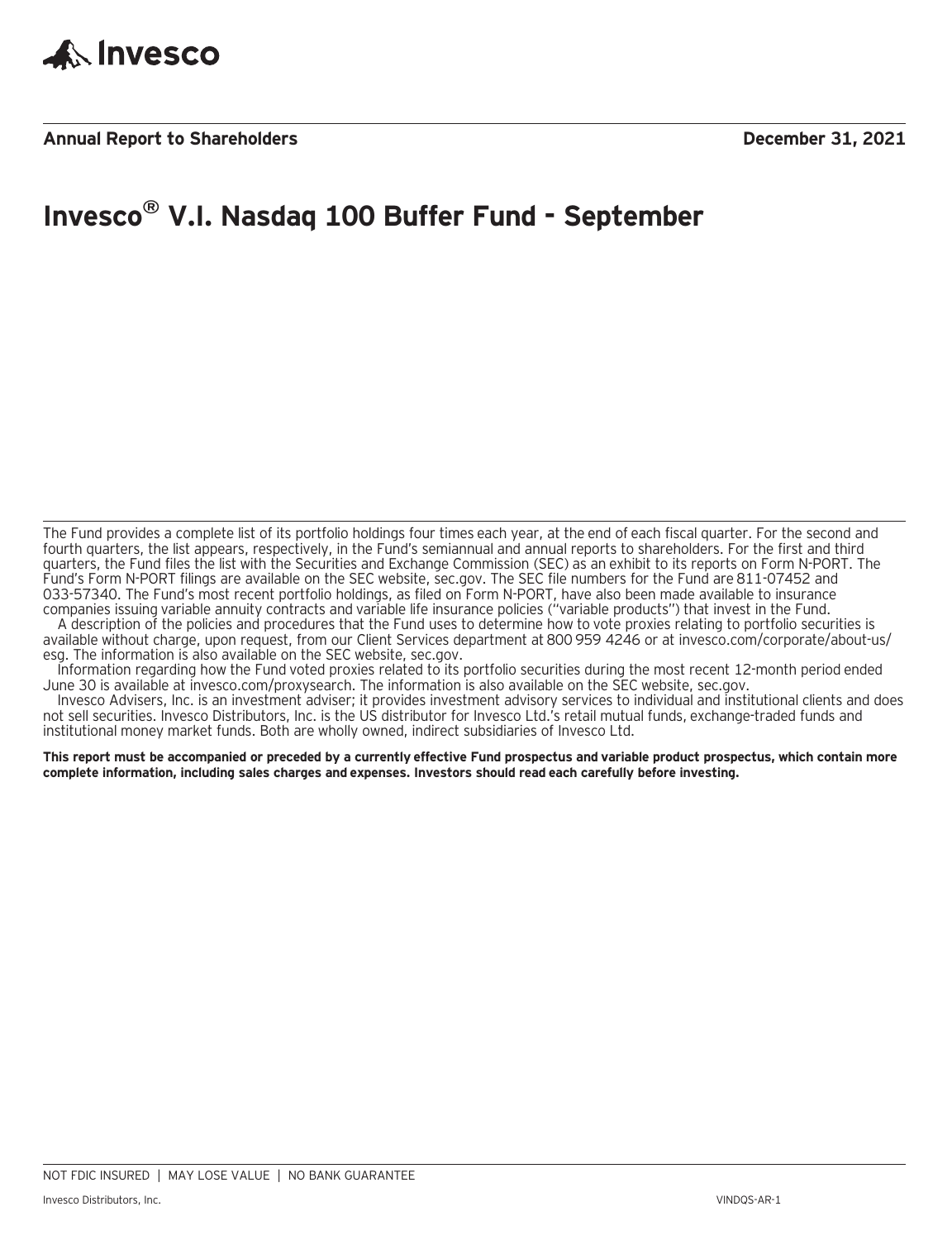### **Management's Discussion of Fund Performance**

### **Market conditions and your Fund**

US political unrest and rising coronavirus (COVID-19) infection rates marked the start of the first quarter of 2021. Additionally, retail investors bid up select stocks like GameStop and AMC Theaters, ultimately caused a sharp selloff in late January. Corporate earnings generally beat expectations, but market volatility rose during the quarter as investors worried about rising bond yields and inflation. Despite the US Federal Reserve's (the Fed's) commitment to an accommodative policy, the 10-year US Treasury yield rose from 0.92% at the end of 2020 to 1.75%<sup>1</sup> at the end of March 2021. Approval of a third COVID-19 vaccine boosted investors' optimism for faster economic recovery. Although March saw increased volatility with consecutive down days in the US stock market, stocks continued to hit all-time highs through April 2021.

The US stock market once again hit new highs in the second quarter of 2021, despite higher volatility stemming from inflation concerns and the potential for rising interest rates. Investors remained optimistic about the strength of the economic recovery after the US gross domestic product (GDP) grew at a 6.4% annualized rate for the first quarter of 2021.<sup>2</sup> Corporate earnings also remained strong as the majority of S&P 500 companies beat Wall Street earnings forecasts. US equity markets continued to move higher in July despite inflation concerns and increasing COVID-19 infection rates due to the rapidly spreading Delta variant. Despite the Consumer Price Index (CPI) increasing in June through September,<sup>3</sup> the Fed declined to raise interest rates at its September Federal Open Market Committee (FOMC) meeting. The US stock market saw continued volatility in August and a selloff through most of September due to increasing concerns of inflation due to a spike in oil prices and supply chain shortages causing rising costs.

Equity markets were volatile in the fourth quarter of 2021 amid record inflation and the emergence of a new COVID-19 variant. Pandemic related supply chain disruption and labor shortages intensified during the quarter, resulting in broadly higher input costs for companies and consumers alike. Additionally, the price of oil (West Texas Intermediate) rose to nearly \$85 per barrel in October,<sup>1</sup> causing higher gas prices for consumers and pushing energy stocks higher. The CPI report for November increased 0.8%, resulting in a 6.8% increase over the last 12 months, the highest since 1982.<sup>3</sup> To combat inflation, the Fed announced a faster pace of "tapering" at its December meeting, pledging to end its asset purchase program by March 2022. The Fed also announced the potential for three interest rate increases in 2022. With solid corporate earnings and optimism about the COVID-19 Omicron strain reporting milder symptoms, stocks rallied at year-end and the Nasdaq 100 Index<sup>®</sup> returned 27.5%<sup>4</sup> for the calendar year.

The **Invesco® V.I. Nasdaq 100 Buffer Fund – September** seeks, over a specified annual Outcome Period (an "Outcome Period"), to provide investors with returns that match those of the Nasdaq 100 Index<sup>®</sup> (the "Underlying Index") up to an upside Cap, while providing a buffer against the first 10% (prior to taking into account any fees and expenses of the Fund) of Underlying Index losses.

The Fund's Cap for the current Outcome Period, which represents the maximum percentage return (expressed as a percentage of the value of the Underlying Index determined at the start of the Outcome Period) that can be achieved from an investment in the Fund over the entire Outcome Period (the "Cap"), is 15.77%. This Cap is before considering fees and expenses. A new Cap level for each successive Outcome Period will be determined at the end of the trading day immediately preceding the first day of each new Outcome Period. If the Underlying Index experiences returns over an Outcome Period in excess of the Cap, the Fund, and therefore investors, will not experience those excess gains.

The Fund's initial Outcome Period is twelve months, commencing on October 1, 2021 and ending on the following September 30, 2022. The Fund's performance history is not presented or discussed here because, as of the date of this annual report, the Fund has not had returns for at least six months. The Fund's performance information is accessible on the Fund's website.

**The Fund has characteristics unlike many other traditional investment products and is not appropriate for all investors. In particular, investment in the Fund may not be appropriate for investors who do not intend to maintain their investment through the entire Outcome Period. There is no guarantee that the Fund will be able to achieve the stated Defined Outcomes.**

Thank you for your investment in Invesco® V.I. Nasdaq 100 Buffer Fund - September.

1 Source: Bloomberg LP

- 2 Source: US Bureau of Economic Analysis
- 3 Source: US Bureau of Labor Statistics
- 4 Source: Nasdaq.com

### **Portfolio manager(s)**:

Jacob Borbidge Alessio de Longis Duy Nguyen Ali Zouiten

*The views and opinions expressed in management's discussion of Fund performance are those of Invesco Advisers, Inc. and its affiliates. These views and opinions are subject to change at any time based on factors such as market and economic conditions. These views and opinions may not be relied upon as investment advice or recommendations, or as an offer for a particular security. The information is not a complete analysis of every aspect of any market, country, industry, security or the Fund. Statements of fact are from sources considered reliable, but Invesco Advisers, Inc. makes no representation or warranty as to their completeness or accuracy. Although historical performance is no guarantee of future results, these insights may help you understand our investment management philosophy.*

See important Fund and, if applicable, index disclosures later in this report.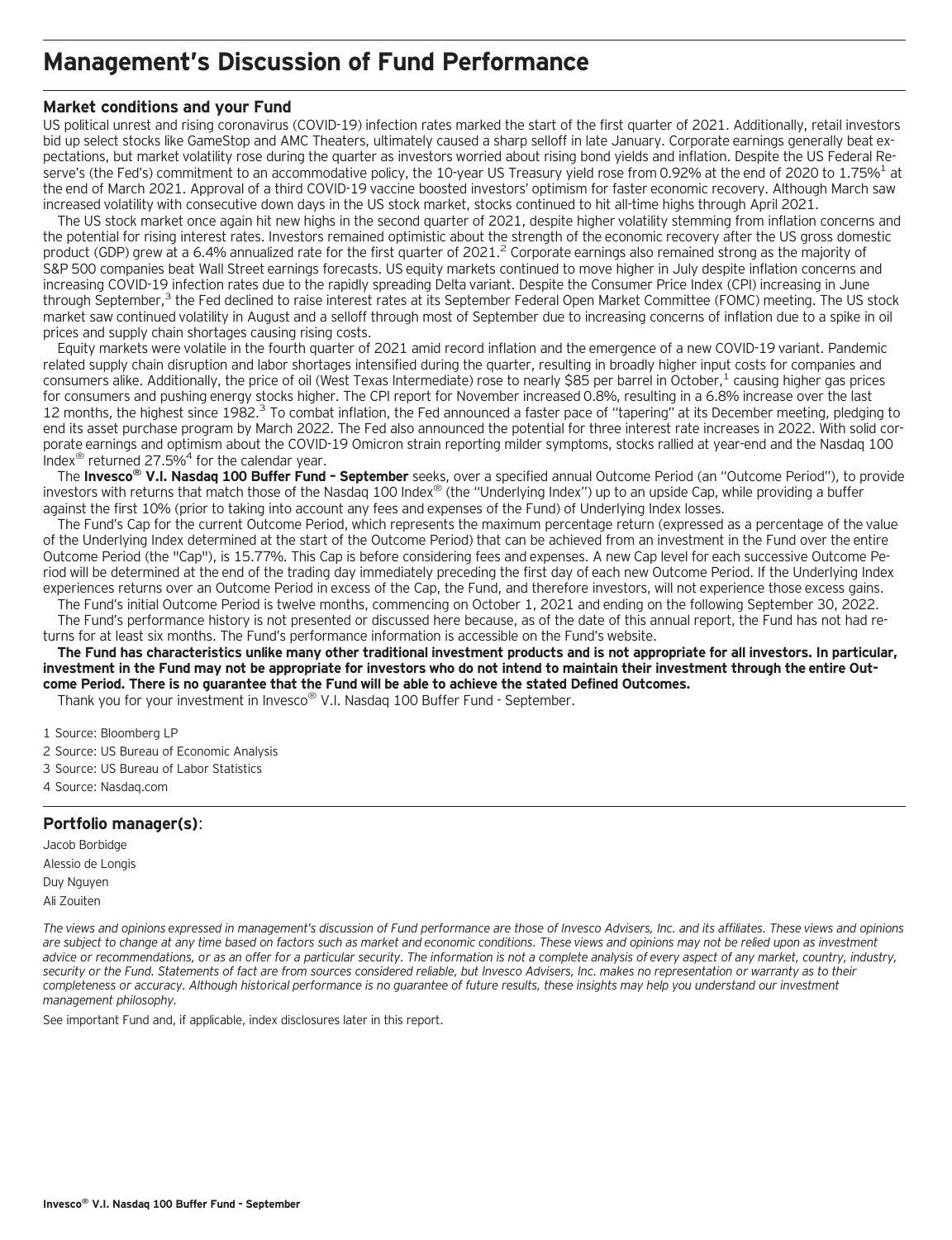### **Supplemental Information**

**Invesco® V.I. Nasdaq 100 Buffer Fund - September seeks, over a specified annual Outcome Period, to provide investors with returns that match those of the Nasdaq 100 Index® (the "Underlying Index") up to an upside Cap, while providing a buffer against the first 10% (prior to taking into account any fees and expenses of the Fund) of Underlying Index losses.**

- Unless otherwise stated, information presented in this report is as of December 31, 2021, and is based on total net assets.
- Unless otherwise noted, all data is provided by Invesco.
- To access your Fund's reports/prospectus, visit invesco.com/fundreports.

### **About indexes used in this report**

- The Nasdaq 100 Index®<sup>-</sup>-PR is a priceonly index that includes 100 of the largest domestic and international non-financial companies listed on the NASDAQ Stock Market based on market capitalization.
- A direct investment cannot be made in an index. Unless otherwise indicated, index results include reinvested dividends, and they do not reflect sales charges. Performance of the peer group, if applicable, reflects fund expenses; performance of a market index does not.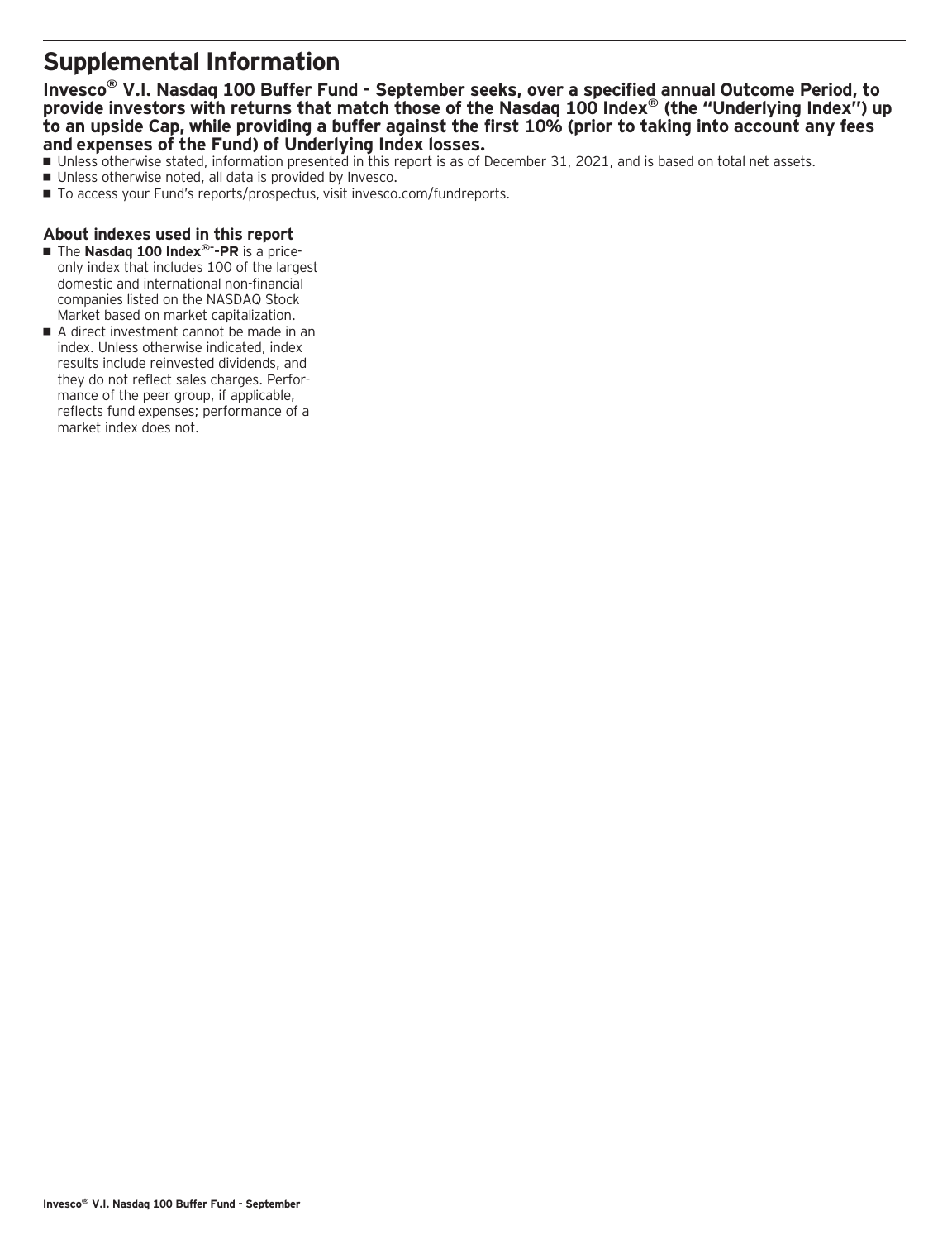## **Fund Information**

### **Portfolio Composition**

| By security type   | % of total investments |
|--------------------|------------------------|
| Options Purchased  | 97.13%                 |
| Money Market Funds | 287                    |

Data presented here are as of December 31, 2021.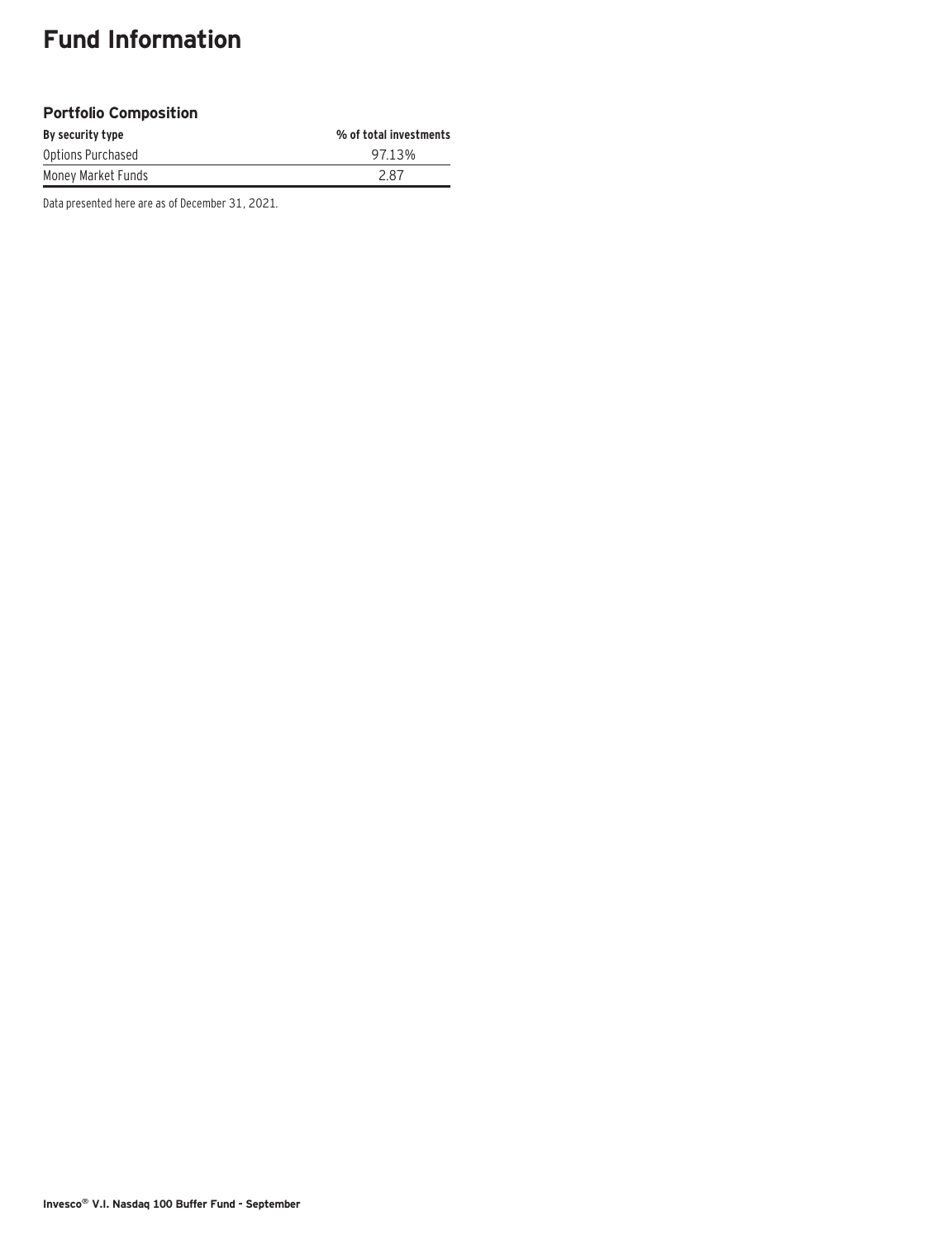### **Schedule of Investments**

December 31, 2021

|                                                                                              | <b>Shares</b> |   | Value   |
|----------------------------------------------------------------------------------------------|---------------|---|---------|
| Money Market Funds-3.14%                                                                     |               |   |         |
| Invesco Government & Agency<br>Portfolio, Institutional Class,<br>$0.03\%$ <sup>(a)(b)</sup> | 50,251        | Ŝ | 50,251  |
| Invesco Liquid Assets Portfolio,<br>Institutional Class, 0.02% <sup>(a)(b)</sup>             | 35.812        |   | 35,819  |
| Invesco Treasury Portfolio, Institutional<br>Class, 0.01% <sup>(a)(b)</sup>                  | 28,748        |   | 28,748  |
| Total Money Market Funds (Cost \$114,821)                                                    |               |   | 114.818 |

|                                                               | <b>Shares</b> | Value       |
|---------------------------------------------------------------|---------------|-------------|
| <b>Options Purchased-106.26%</b>                              |               |             |
| $(Cost $3,669,960)^{(c)}$                                     |               | \$3,890,460 |
| TOTAL INVESTMENTS IN SECURITIES-109.40%<br>(Cost \$3,784,781) |               | 4.005.278   |
| OTHER ASSETS LESS LIABILITIES-(9.40)%                         |               | (344, 076)  |
| NET ASSETS-100.00%                                            |               | \$3,661,202 |

Notes to Schedule of Investments:

(a) Affiliated issuer. The issuer and/or the Fund is a wholly-owned subsidiary of Invesco Ltd., or is affiliated by having an investment adviser that is under common control of Invesco Ltd. The table below shows the Fund's transactions in, and earnings from, its investments in affiliates for the period ended December 31, 2021.

|                                                               | Value<br>December 31, 2020* | <b>Purchases</b><br>at Cost | <b>Proceeds</b><br>from Sales | Change in<br>Unrealized<br>Appreciation<br>(Depreciation) | Realized<br>Gain<br>(Loss) | Value<br>December 31, 2021 | <b>Dividend Income</b> |
|---------------------------------------------------------------|-----------------------------|-----------------------------|-------------------------------|-----------------------------------------------------------|----------------------------|----------------------------|------------------------|
| Investments in Affiliated Money Market Funds:                 |                             |                             |                               |                                                           |                            |                            |                        |
| Invesco Government & Agency Portfolio.<br>Institutional Class | ς-                          | \$1.197.655                 | S(1.147.404)                  |                                                           |                            | \$50.251                   | \$5                    |
| Invesco Liquid Assets Portfolio, Institutional Class          |                             | 855.468                     | (819.571)                     | (3)                                                       | (75)                       | 35,819                     |                        |
| Invesco Treasury Portfolio, Institutional Class               |                             | 1.348.203                   | (1.319.455)                   |                                                           |                            | 28.748                     |                        |
| Total                                                         |                             | \$3,401,326                 | \$(3.286.430)                 | $\zeta(3)$                                                | \$(75)                     | \$114.818                  | \$9                    |

\* Commencement date of September 30, 2021.

(b) The rate shown is the 7-day SEC standardized yield as of December 31, 2021.<br>(c) The table below details ontions nurchased

The table below details options purchased.

| <b>Open Equity Options Purchased</b> |                           |                               |                          |                                         |             |  |  |  |
|--------------------------------------|---------------------------|-------------------------------|--------------------------|-----------------------------------------|-------------|--|--|--|
| Type of<br>Contract                  | <b>Expiration</b><br>Date | Number of<br><b>Contracts</b> | <b>Exercise</b><br>Price | <b>Notional</b><br>Value <sup>(a)</sup> | Value       |  |  |  |
|                                      |                           |                               |                          |                                         |             |  |  |  |
| Call                                 | 09/30/2022                | 96                            | 10.74<br>USD-            | 103.104<br>USD                          | \$3.711.622 |  |  |  |
|                                      |                           |                               |                          |                                         |             |  |  |  |
| Put                                  | 09/30/2022                | 96                            | USD 357.96               | USD 3.436.416                           | 178.838     |  |  |  |
|                                      |                           |                               |                          |                                         | \$3,890,460 |  |  |  |
|                                      |                           |                               |                          |                                         |             |  |  |  |

(a) Notional Value is calculated by multiplying the Number of Contracts by the Exercise Price by the multiplier.

| <b>Open Equity Options Written</b> |                     |                           |                               |      |                                 |     |                                         |               |
|------------------------------------|---------------------|---------------------------|-------------------------------|------|---------------------------------|-----|-----------------------------------------|---------------|
| <b>Description</b>                 | Tvpe of<br>Contract | <b>Expiration</b><br>Date | Number of<br><b>Contracts</b> |      | <b>Exercise</b><br><b>Price</b> |     | <b>Notional</b><br>Value <sup>(a)</sup> | Value         |
| <b>Equity Risk</b>                 |                     |                           |                               |      |                                 |     |                                         |               |
| Invesco QQQ Trust, Series 1        | Call                | 09/30/2022                | 96                            | USD. |                                 |     | 414.41 USD 3.978.336 \$(229.659)        |               |
| <b>Equity Risk</b>                 |                     |                           |                               |      |                                 |     |                                         |               |
| Invesco QQQ Trust, Series 1        | Put                 | 09/30/2022                | 96                            | USD  | 322.16                          | USD | 3.092.736                               | (107, 364)    |
| Total Open Equity Options Written  |                     |                           |                               |      |                                 |     |                                         | $$$ (337,023) |

(a) Notional Value is calculated by multiplying the Number of Contracts by the Exercise Price by the multiplier.

Abbreviations:

USD —U.S. Dollar

See accompanying Notes to Financial Statements which are an integral part of the financial statements.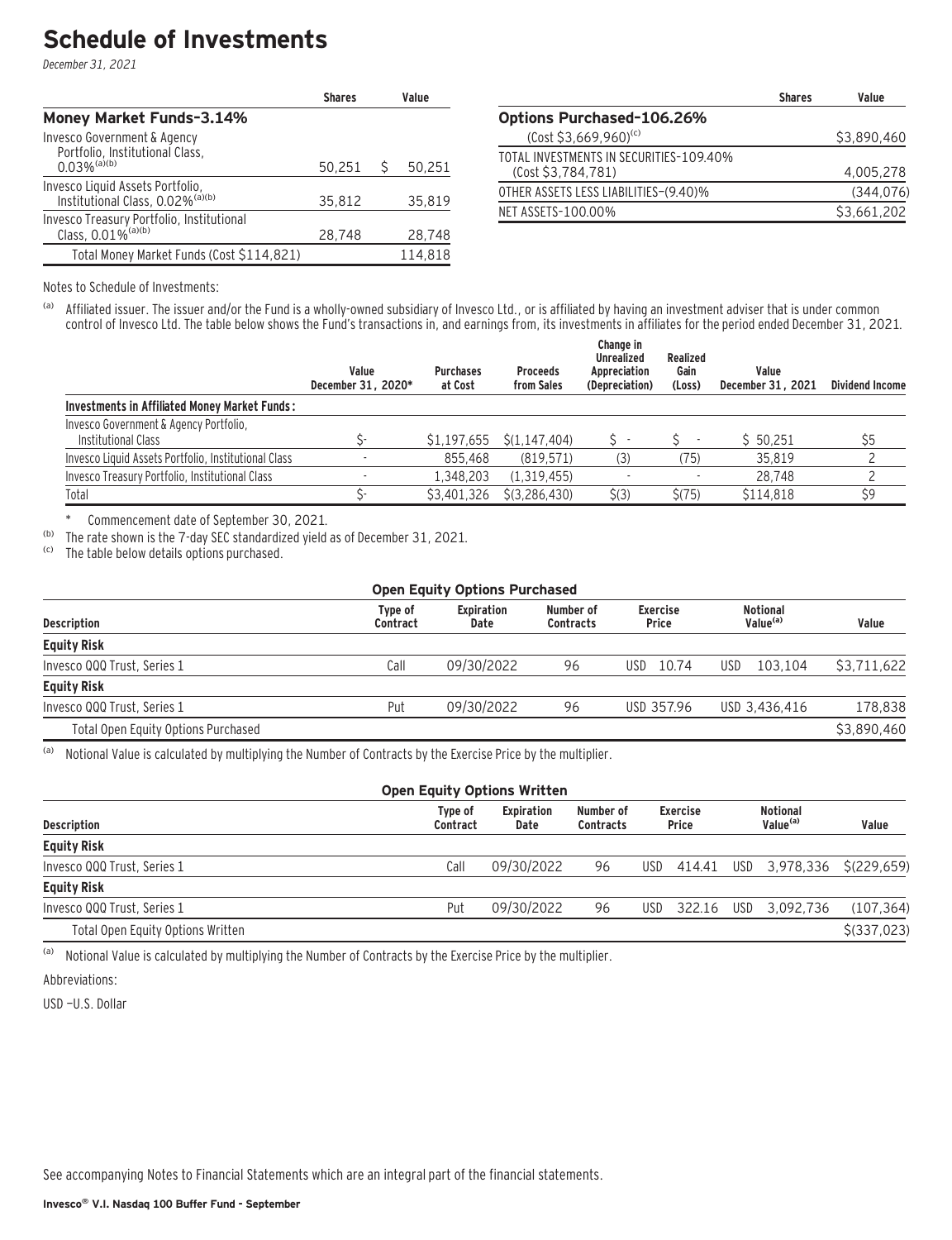### **Statement of Assets and Liabilities**

December 31, 2021

### **Assets:**

| Investments in unaffiliated securities, at value                                    |             |
|-------------------------------------------------------------------------------------|-------------|
| (Cost \$3,669,960)                                                                  | \$3,890,460 |
| Investments in affiliated money market funds, at value                              |             |
| (Cost \$114,821)                                                                    | 114,818     |
| Receivable for:<br>Fund expenses absorbed                                           | 46,150      |
| Investment for trustee deferred compensation and                                    |             |
| retirement plans                                                                    | 160         |
| <b>Total assets</b>                                                                 | 4,051,588   |
| Liabilities:                                                                        |             |
| Other investments:                                                                  |             |
| Options written, at value (premiums received \$307,742)                             | 337,023     |
| Payable for:                                                                        |             |
| Fund shares reacquired                                                              | 14          |
| Accrued trustees' and officers' fees and benefits                                   | 870         |
| Accrued other operating expenses                                                    | 52,319      |
| Trustee deferred compensation and retirement plans                                  | 160         |
| <b>Total liabilities</b>                                                            | 390,386     |
| Net assets applicable to shares outstanding                                         | \$3,661,202 |
| Net assets consist of:                                                              |             |
| Shares of beneficial interest                                                       | \$3,470,061 |
| Distributable earnings                                                              | 191,141     |
|                                                                                     | \$3,661,202 |
| <b>Net Assets:</b>                                                                  |             |
| Series I                                                                            | \$1,589,329 |
| Series II                                                                           | \$2,071,873 |
| Shares outstanding, no par value, with an unlimited number of<br>shares authorized: |             |
| Series I                                                                            | 150,001     |
| Series II                                                                           | 195,669     |
| Series I:                                                                           |             |
| Net asset value per share                                                           | \$<br>10.60 |

#### Series II: Net asset value per share  $$ 10.59$

### **Statement of Operations**

For the period September 30, 2021 (commencement date) through December 31, 2021

### **Investment income:**

| Dividends from affiliated money market funds                                                   | Ś | 9         |
|------------------------------------------------------------------------------------------------|---|-----------|
| <b>Expenses:</b>                                                                               |   |           |
| Advisory fees                                                                                  |   | 3,557     |
| Administrative services fees                                                                   |   | 1,377     |
| Custodian fees                                                                                 |   | 1,083     |
| Distribution fees - Series II                                                                  |   | 1,123     |
| Transfer agent fees                                                                            |   | 38        |
| Trustees' and officers' fees and benefits                                                      |   | 4,561     |
| Licensing fees                                                                                 |   | 306       |
| Reports to shareholders                                                                        |   | 3,777     |
| Professional services fees                                                                     |   | 47,713    |
| 0ther                                                                                          |   | 3,032     |
| Total expenses                                                                                 |   | 66,567    |
| Less: Fees waived and/or expenses reimbursed                                                   |   | (59, 528) |
| Net expenses                                                                                   |   | 7,039     |
| Net investment income (loss)                                                                   |   | (7,030)   |
| Realized and unrealized gain (loss) from:                                                      |   |           |
| Net realized gain (loss) from affiliated investment securities                                 |   | (75)      |
| Change in net unrealized appreciation (depreciation) of:<br>Unaffiliated investment securities |   | 220,500   |
| Affiliated investment securities                                                               |   | (3)       |

| Affiliated investment securities                     |           |
|------------------------------------------------------|-----------|
| Option contracts written                             | (29, 281) |
|                                                      | 191.216   |
| Net realized and unrealized gain                     | 191.141   |
| Net increase in net assets resulting from operations | \$184.111 |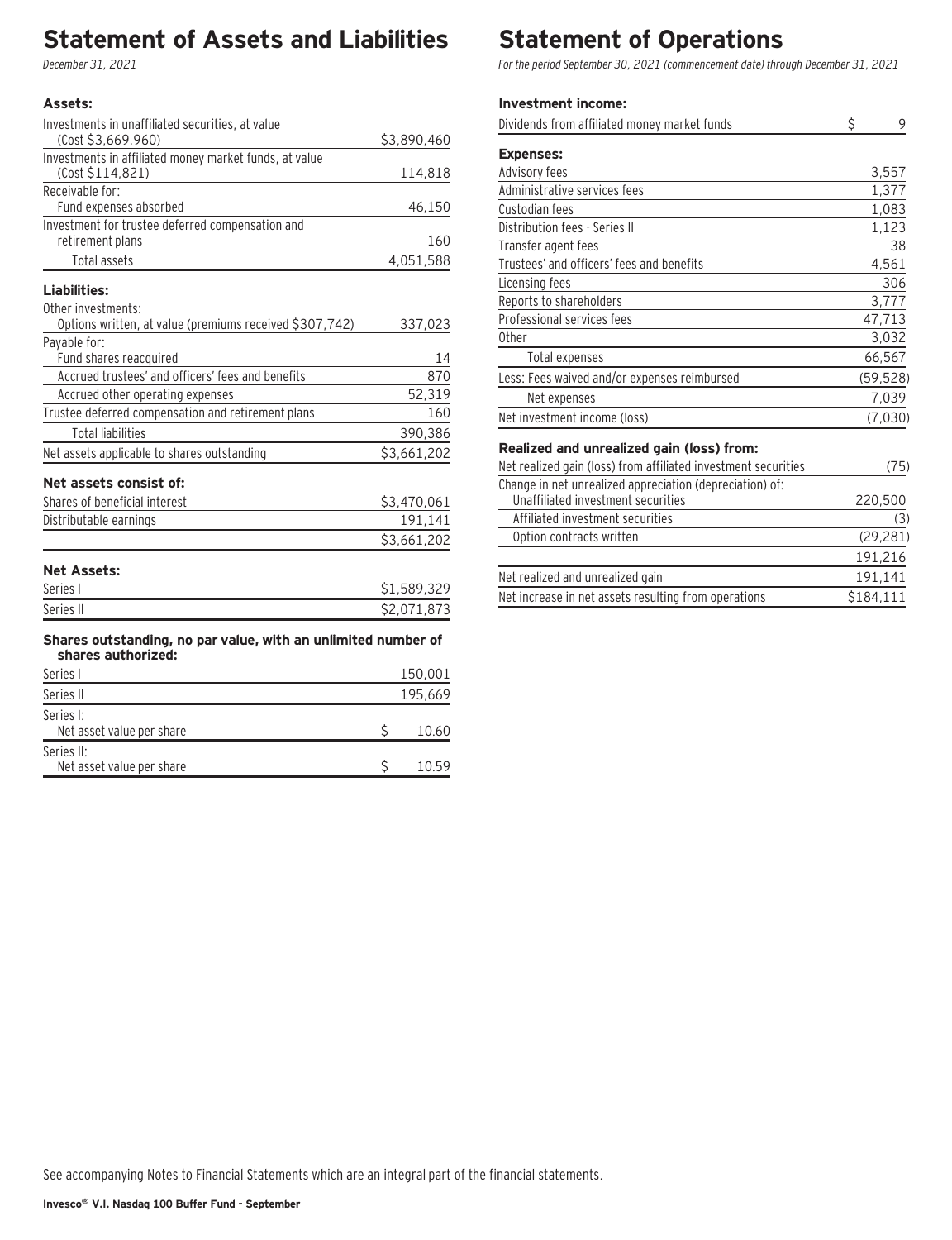### **Statement of Changes in Net Assets**

For the period September 30, 2021 (commencement date) through December 31, 2021

|                                                              | September 30, 2021<br>(commencement date) through<br>December 31, 2021 |
|--------------------------------------------------------------|------------------------------------------------------------------------|
| <b>Operations:</b>                                           |                                                                        |
| Net investment income (loss)                                 | Ŝ<br>(7,030)                                                           |
| Net realized gain (loss)                                     | (75)                                                                   |
| Change in net unrealized appreciation                        | 191,216                                                                |
| Net increase in net assets resulting from operations         | 184,111                                                                |
| <b>Share transactions-net:</b>                               |                                                                        |
| Series I                                                     | 1,500,010                                                              |
| Series II                                                    | 1,977,081                                                              |
| Net increase in net assets resulting from share transactions | 3,477,091                                                              |
| Net increase in net assets                                   | 3,661,202                                                              |
| Net assets:                                                  |                                                                        |
| Beginning of period                                          | -                                                                      |
| End of period                                                | \$3,661,202                                                            |

See accompanying Notes to Financial Statements which are an integral part of the financial statements.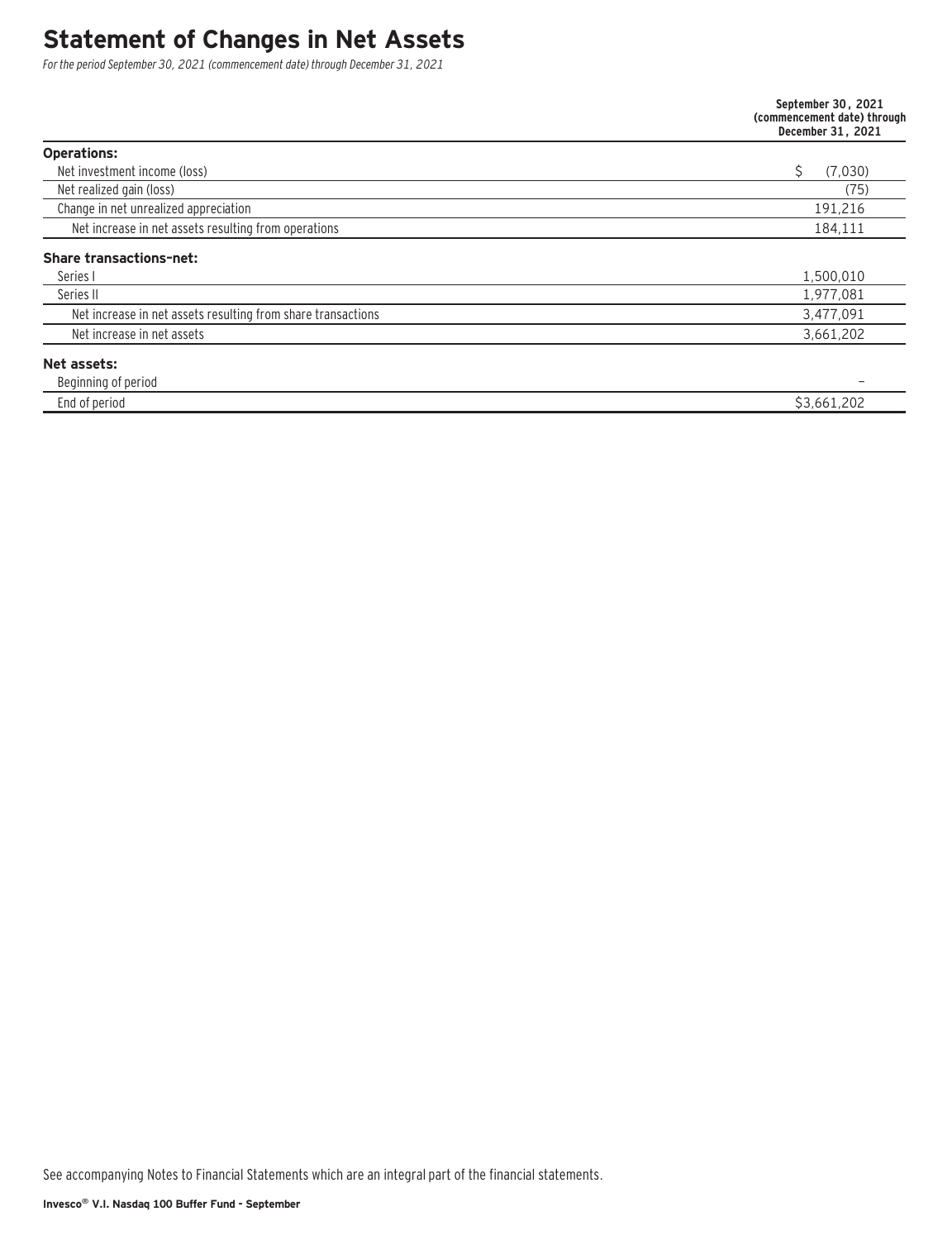# **Financial Highlights**

The following schedule presents financial highlights for a share of the Fund outstanding throughout the period indicated.

|                               | Net asset<br>value.<br>beginning<br>of period | <b>Net</b><br>investment<br>income<br>$(logs)$ <sup>(a)</sup> | Net gains<br>(losses)<br>on securities<br>(both<br>realized and<br>unrealized) | <b>Total from</b><br>investment<br>operations | Net asset<br>value, end<br>of period | Total<br>return (b) | Net assets.<br>end of period<br>(000's omitted) | Ratio of<br>expenses<br>to average<br>net assets<br>with fee waivers<br>and/or<br>expenses<br>absorbed | Ratio of<br>expenses<br>to average net<br>assets without<br>fee waivers<br>and/or<br>expenses<br>absorbed | Ratio of net<br>investment<br>income<br>(loss)<br>to average<br>net assets | Portfolio<br>turnover <sup>(c)</sup> |
|-------------------------------|-----------------------------------------------|---------------------------------------------------------------|--------------------------------------------------------------------------------|-----------------------------------------------|--------------------------------------|---------------------|-------------------------------------------------|--------------------------------------------------------------------------------------------------------|-----------------------------------------------------------------------------------------------------------|----------------------------------------------------------------------------|--------------------------------------|
| Series I                      |                                               |                                                               |                                                                                |                                               |                                      |                     |                                                 |                                                                                                        |                                                                                                           |                                                                            |                                      |
| Period ended $12/31/21^{(d)}$ | \$10.00                                       | \$(0.02)                                                      | \$0.62                                                                         | \$0.60                                        | \$10.60                              | 6.00%               | \$1,589                                         | $0.70\%$ <sup>(e)</sup>                                                                                | $7.73%$ <sup>(e)</sup>                                                                                    | $(0.70)$ % <sup>(e)</sup>                                                  | 0%                                   |
| Series II                     |                                               |                                                               |                                                                                |                                               |                                      |                     |                                                 |                                                                                                        |                                                                                                           |                                                                            |                                      |
| Period ended $12/31/21^{(d)}$ | 10.00                                         | (0.03)                                                        | 0.62                                                                           | 0.59                                          | 10.59                                | 5.90                | 2.072                                           | $0.95^{(e)}$                                                                                           | $7.98^{(e)}$                                                                                              | $(0.95)^{(e)}$                                                             |                                      |

<sup>(a)</sup> Calculated using average shares outstanding.<br><sup>(b)</sup> Includes adjustments in accordance with accounting principles generally accepted in the United States of America and as such, the net asset value for financial repor the returns based upon those net asset values may differ from the net asset value and returns for shareholder transactions. Total returns are not annualized for periods less than one year, if applicable, and do not reflect charges assessed in connection with a variable product, which if included would reduce total returns.<br>
(c) Portfolio turnover is calculated at the fund level and is not annualized fo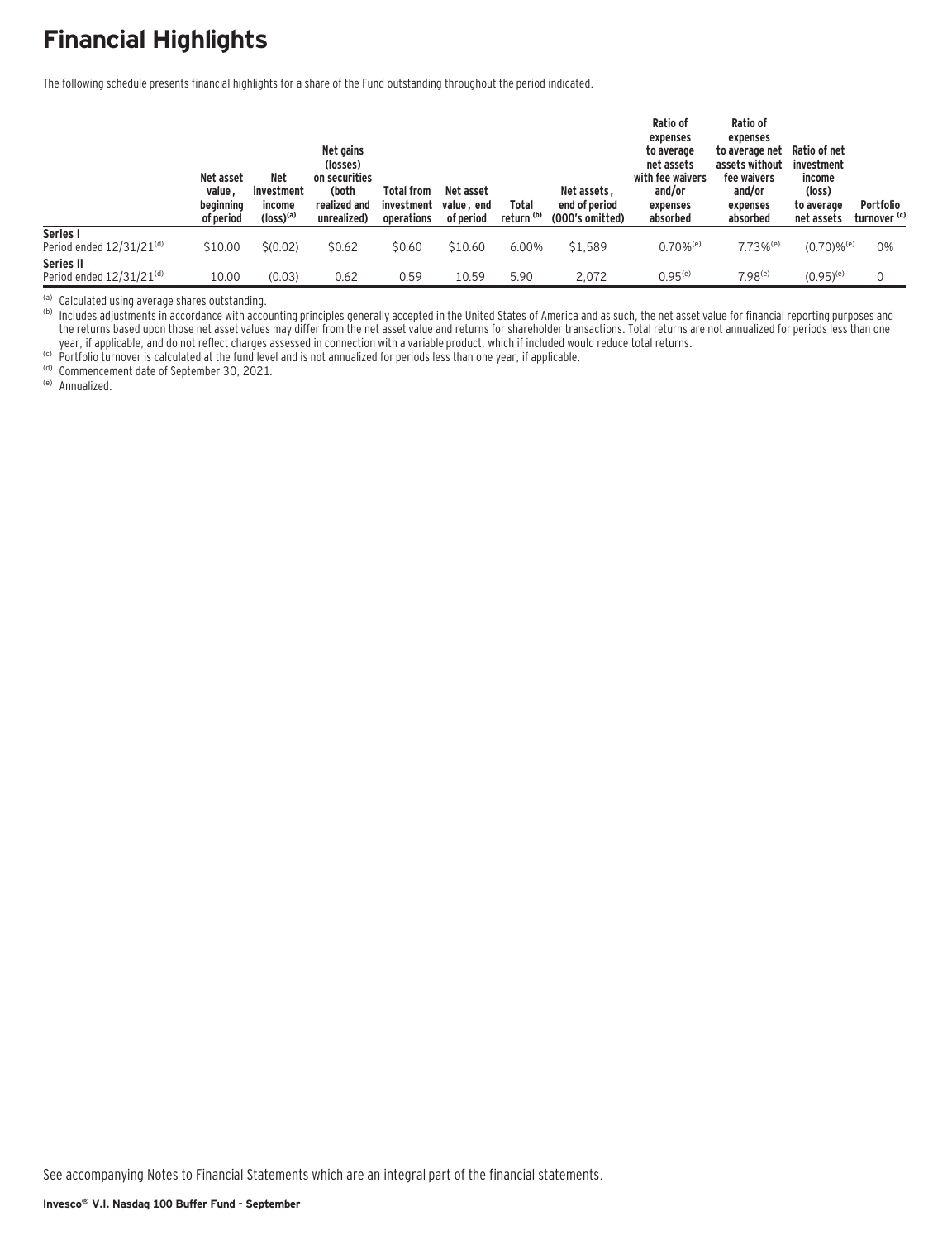### **Notes to Financial Statements**

December 31, 2021

#### **NOTE 1—Significant Accounting Policies**

Invesco<sup>®</sup> V.I. Nasdaq 100 Buffer Fund - September (the "Fund") is a series portfolio of AIM Variable Insurance Funds (Invesco Variable Insurance Funds) (the "Trust"). The Trust is a Delaware statutory trust registered under the Investment Company Act of 1940, as amended (the "1940 Act"), as an open-end series management investment company. Information presented in these financial statements pertains only to the Fund. Matters affecting the Fund or each class will be voted on exclusively by the shareholders of the Fund or each class. Current Securities and Exchange Commission ("SEC") guidance, however, requires participating insurance companies offering separate accounts to vote shares proportionally in accordance with the instructions of the contract owners whose investments are funded by shares of each Fund or class.

The Fund seeks, over a specified annual outcome period, to provide investors with returns that match those of the Nasdaq 100 Index® (the "Underlying Index") up to an upside cap, while providing a buffer against the first 10% (prior to taking into account any fees and expenses of the Fund) of Underlying Index losses. The Fund invests, under normal circumstances, at least 80% its net assets (plus any borrowings for investment purposes) in options that reference the Nasdaq 100 Index<sup>®</sup> or options that reference the Invesco QQQ ETF, which is an affiliated exchange-traded unit investment trust that seeks to track the Nasdaq 100 Index®.

The Fund employs a "Defined Outcome" strategy, which seeks to replicate the performance of the Underlying Index over a designated period of 12 months (the "Outcome Period") up to a predetermined cap (the "Cap"), while providing a buffer against the first 10% of Underlying Index losses over the Outcome Period (the "Buffer"). Following the conclusion of the initial Outcome Period, each subsequent Outcome Period will be a one-year period that begins on the trading day that immediately follows the day that the preceding Outcome Period concluded. New Cap levels will be determined at the end of the trading day immediately preceding the first day of each new Outcome Period and will change depending on market conditions. The Buffer for each Outcome Period will be 10%. The Fund's Cap represents the maximum percentage return, expressed as a percentage of the value of the Underlying Index determined at the start of the relevant Outcome Period (the "Underlying Index Start Value"), that can be achieved from an investment in the Fund over an Outcome Period, prior to taking into account any fees and expenses of the Fund. The Fund's Buffer represents the amount of losses, expressed as a percentage of the Underlying Index Start Value, that the Fund will buffer against if the Underlying Index experiences losses over an Outcome Period, prior to taking into account any fees and expenses of the Fund. Underlying Index losses over an Outcome Period that exceed the Buffer will be borne by shareholders.

The Fund currently offers two classes of shares, Series I and Series II, both of which are offered to insurance company separate accounts funding variable annuity contracts and variable life insurance policies ("variable products").

The Fund is an investment company and accordingly follows the investment company accounting and reporting guidance in accordance with Financial Accounting Standards Board Accounting Standards Codification Topic 946, Financial Services – Investment Companies.

The following is a summary of the significant accounting policies followed by the Fund in the preparation of its financial statements.

A. Security Valuations - Securities, including restricted securities, are valued according to the following policy.

A security listed or traded on an exchange (except convertible securities) is valued at its last sales price or official closing price as of the close of the customary trading session on the exchange where the security is principally traded, or lacking any sales or official closing price on a particular day, the security may be valued at the closing bid price on that day. Securities traded in the over-the-counter market are valued based on prices furnished by independent pricing services or market makers. When such securities are valued by an independent pricing service they may be considered fair valued. Futures contracts are valued at the final settlement price set by an exchange on which they are principally traded. Listed options are valued at the mean between the last bid and asked prices from the exchange on which they are principally traded. Options not listed on an exchange are valued by an independent source at the mean between the last bid and asked prices. For purposes of determining net asset value ("NAV") per share, futures and option contracts generally are valued 15 minutes after the close of the customary trading session of the New York Stock Exchange ("NYSE").

Investments in open-end and closed-end registered investment companies that do not trade on an exchange are valued at the end-of-day net asset value per share. Investments in open-end and closed-end registered investment companies that trade on an exchange are valued at the last sales price or official closing price as of the close of the customary trading session on the exchange where the security is principally traded.

Debt obligations (including convertible securities) and unlisted equities are fair valued using an evaluated quote provided by an independent pricing service. Evaluated quotes provided by the pricing service may be determined without exclusive reliance on quoted prices, and may reflect appropriate factors such as institution-size trading in similar groups of securities, developments related to specific securities, dividend rate (for unlisted equities), yield (for debt obligations), quality, type of issue, coupon rate (for debt obligations), maturity (for debt obligations), individual trading characteristics and other market data. Pricing services generally value debt obligations assuming orderly transactions of institutional round lot size, but a fund may hold or transact in the same securities in smaller, odd lot sizes. Odd lots often trade at lower prices than institutional round lots. Debt obligations are subject to interest rate and credit risks. In addition, all debt obligations involve some risk of default with respect to interest and/or principal payments.

Foreign securities' (including foreign exchange contracts) prices are converted into U.S. dollar amounts using the applicable exchange rates as of the close of the NYSE. If market quotations are available and reliable for foreign exchange-traded equity securities, the securities will be valued at the market quotations. Because trading hours for certain foreign securities end before the close of the NYSE, closing market quotations may become unreliable. If between the time trading ends on a particular security and the close of the customary trading session on the NYSE, events occur that the investment adviser determines are significant and make the closing price unreliable, the Fund may fair value the security. If the event is likely to have affected the closing price of the security, the security will be valued at fair value in good faith using procedures approved by the Board of Trustees. Adjustments to closing prices to reflect fair value may also be based on a screening process of an independent pricing service to indicate the degree of certainty, based on historical data, that the closing price in the principal market where a foreign security trades is not the current value as of the close of the NYSE. Foreign securities' prices meeting the approved degree of certainty that the price is not reflective of current value will be priced at the indication of fair value from the independent pricing service. Multiple factors may be considered by the independent pricing service in determining adjustments to reflect fair value and may include information relating to sector indices, American Depositary Receipts and domestic and foreign index futures. Foreign securities may have additional risks including exchange rate changes, potential for sharply devalued currencies and high inflation, political and economic upheaval, the relative lack of issuer information, relatively low market liquidity and the potential lack of strict financial and accounting controls and standards.

Securities for which market prices are not provided by any of the above methods may be valued based upon quotes furnished by independent sources. The last bid price may be used to value equity securities. The mean between the last bid and asked prices is used to value debt obligations, including corporate loans.

Securities for which market quotations are not readily available or became unreliable are valued at fair value as determined in good faith by or under the supervision of the Trust's officers following procedures approved by the Board of Trustees. Issuer specific events, market trends, bid/asked quotes of brokers and information providers and other market data may be reviewed in the course of making a good faith determination of a security's fair value.

The Fund may invest in securities that are subject to interest rate risk, meaning the risk that the prices will generally fall as interest rates rise and, conversely, the prices will generally rise as interest rates fall. Specific securities differ in their sensitivity to changes in interest rates depending on their individual characteristics. Changes in interest rates may result in increased market volatility, which may affect the value and/or liquidity of certain Fund investments.

Valuations change in response to many factors including the historical and prospective earnings of the issuer, the value of the issuer's assets, general market conditions which are not specifically related to the particular issuer, such as real or perceived adverse economic conditions, changes in the general outlook for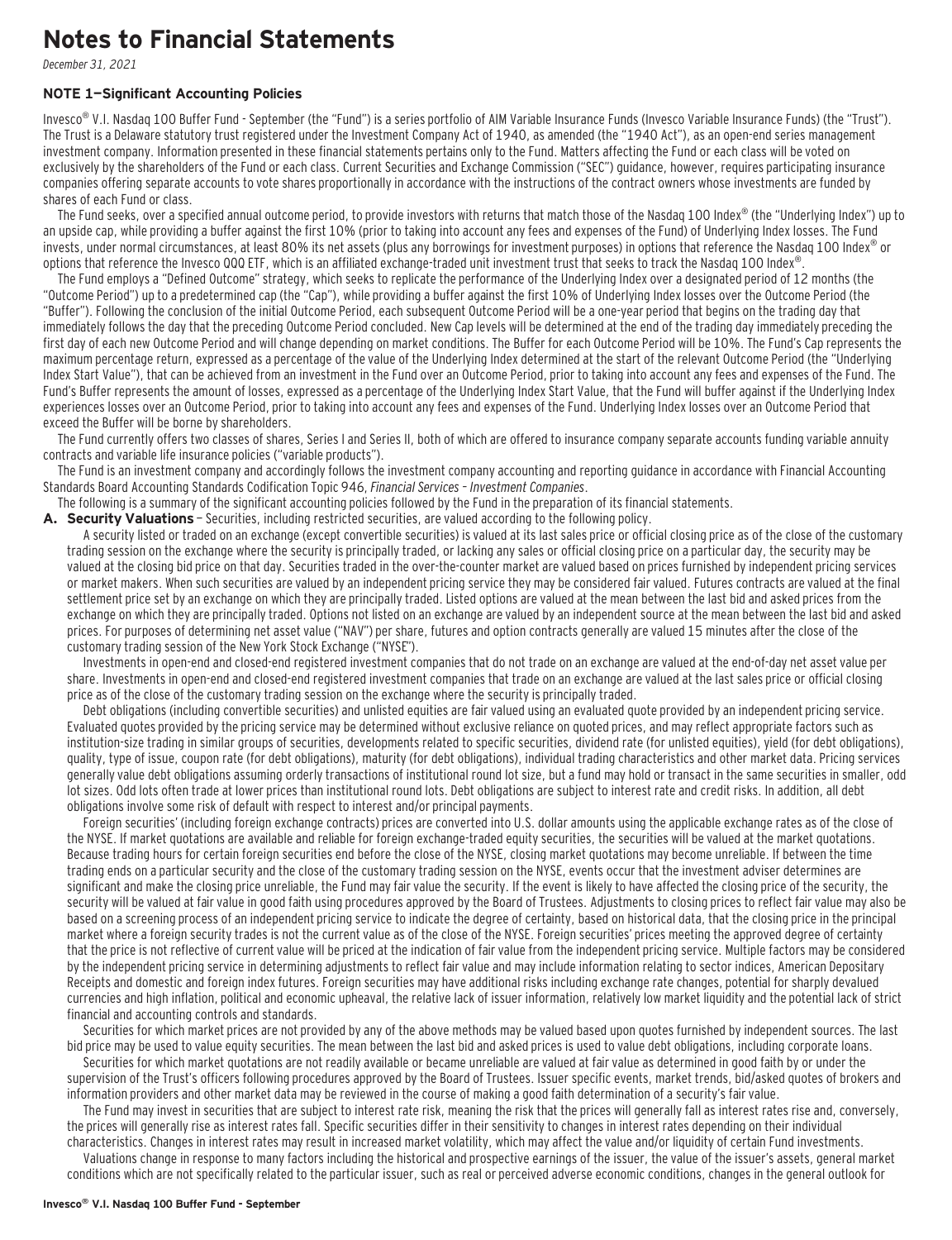revenues or corporate earnings, changes in interest or currency rates, regional or global instability, natural or environmental disasters, widespread disease or other public health issues, war, acts of terrorism or adverse investor sentiment generally and market liquidity. Because of the inherent uncertainties of valuation, the values reflected in the financial statements may materially differ from the value received upon actual sale of those investments.

**B. Securities Transactions and Investment Income** - Securities transactions are accounted for on a trade date basis. Realized gains or losses on sales are computed on the basis of specific identification of the securities sold. Interest income (net of withholding tax, if any) is recorded on an accrual basis from settlement date and includes coupon interest and amortization of premium and accretion of discount on debt securities as applicable. Dividend income (net of withholding tax, if any) is recorded on the ex-dividend date.

The Fund may periodically participate in litigation related to Fund investments. As such, the Fund may receive proceeds from litigation settlements. Any proceeds received are included in the Statement of Operations as realized gain (loss) for investments no longer held and as unrealized gain (loss) for investments still held.

Brokerage commissions and mark ups are considered transaction costs and are recorded as an increase to the cost basis of securities purchased and/or a reduction of proceeds on a sale of securities. Such transaction costs are included in the determination of net realized and unrealized gain (loss) from investment securities reported in the Statement of Operations and the Statement of Changes in Net Assets and the net realized and unrealized gains (losses) on securities per share in the Financial Highlights. Transaction costs are included in the calculation of the Fund's net asset value and, accordingly, they reduce the Fund's total returns. These transaction costs are not considered operating expenses and are not reflected in net investment income reported in the Statement of Operations and the Statement of Changes in Net Assets, or the net investment income per share and the ratios of expenses and net investment income reported in the Financial Highlights, nor are they limited by any expense limitation arrangements between the Fund and the investment adviser.

#### The Fund allocates income and realized and unrealized capital gains and losses to a class based on the relative net assets of each class.

- **C. Country Determination**  For the purposes of making investment selection decisions and presentation in the Schedule of Investments, the investment adviser may determine the country in which an issuer is located and/or credit risk exposure based on various factors. These factors include the laws of the country under which the issuer is organized, where the issuer maintains a principal office, the country in which the issuer derives 50% or more of its total revenues and the country that has the primary market for the issuer's securities, as well as other criteria. Among the other criteria that may be evaluated for making this determination are the country in which the issuer maintains 50% or more of its assets, the type of security, financial guarantees and enhancements, the nature of the collateral and the sponsor organization. Country of issuer and/or credit risk exposure has been determined to be the United States of America, unless otherwise noted.
- **D. Distributions**  Distributions from net investment income and net realized capital gain, if any, are generally declared and paid to separate accounts of participating insurance companies annually and recorded on the ex-dividend date.
- **E. Federal Income Taxes** The Fund intends to comply with the requirements of Subchapter M of the Internal Revenue Code of 1986, as amended (the "Internal Revenue Code"), necessary to qualify as a regulated investment company and to distribute substantially all of the Fund's taxable earnings to shareholders. As such, the Fund will not be subject to federal income taxes on otherwise taxable income (including net realized capital gain) that is distributed to shareholders. Therefore, no provision for federal income taxes is recorded in the financial statements.

The Fund recognizes the tax benefits of uncertain tax positions only when the position is more likely than not to be sustained. Management has analyzed the Fund's uncertain tax positions and concluded that no liability for unrecognized tax benefits should be recorded related to uncertain tax positions. Management is not aware of any tax positions for which it is reasonably possible that the total amounts of unrecognized tax benefits will change materially in the next 12 months. The Fund files tax returns in the U.S. Federal jurisdiction and certain other jurisdictions. Generally, the Fund is subject to examinations by such taxing authorities for up to three years after the filing of the return for the tax period.

- **F. Expenses**  Fees provided for under the Rule 12b-1 plan of a particular class of the Fund and which are directly attributable to that class are charged to the operations of such class. All other expenses are allocated among the classes based on relative net assets.
- **G. Accounting Estimates** The preparation of financial statements in conformity with accounting principles generally accepted in the United States of America ("GAAP") requires management to make estimates and assumptions that affect the reported amounts of assets and liabilities at the date of the financial statements and the reported amounts of revenues and expenses during the reporting period including estimates and assumptions related to taxation. Actual results could differ from those estimates by a significant amount. In addition, the Fund monitors for material events or transactions that may occur or become known after the period-end date and before the date the financial statements are released to print.
- **H. Indemnifications**  Under the Trust's organizational documents, each Trustee, officer, employee or other agent of the Trust is indemnified against certain liabilities that may arise out of the performance of their duties to the Fund. Additionally, in the normal course of business, the Fund enters into contracts, including the Fund's servicing agreements, that contain a variety of indemnification clauses. The Fund's maximum exposure under these arrangements is unknown as this would involve future claims that may be made against the Fund that have not yet occurred. The risk of material loss as a result of such indemnification claims is considered remote.
- **Flex Options Purchased and Written** The Fund invests primarily in FLexible EXchange<sup>®</sup> Options ("FLEX® Options"), which are non-standard Options that allow users to negotiate key contract terms, including exercise prices, exercise styles, and expiration dates, on major stock indexes as well as individual equities. Other benefits of FLEX® Options, include guarantee for settlement by the Options Clearing Corporation (the "OCC"), a market clearinghouse that guarantees performance by counterparties to certain derivatives contracts and protection from counterparty risk that is associated with Over-the-counter trading.

The Fund will purchase and sell put and call FLEX® Options. Put options give the holder (the buyer of the put) the right to sell an asset (or deliver the cash value of the Underlying Index, in case of an index put option) and gives the seller of the put (the writer) of the put the obligation to buy the asset (or receive cash value of the Underlying Index, in case of an index put option) at a certain defined price. Call options give the holder (the buyer of the call) the right to buy an asset (or receive cash value of the Underlying Index, in case of an index call option) and gives the seller of the call (the writer) the obligation to sell the asset (or deliver cash value of the Underlying Index, in case of an index call option) at a certain defined price.

When the Fund purchases an option, an amount equal to the premium paid by the Fund is recorded as an investment and is subsequently adjusted to the current value of the option purchased. If an option expires on the stipulated expiration date or if the Fund enters into a closing sale transaction, a gain or loss is realized. If a call option is exercised, the cost of the security acquired is increased by the premium paid for the call. If a put option is exercised, a gain or loss is realized from the sale of the underlying security, and the proceeds from such sale are decreased by the premium originally paid. Purchased options are non-income producing securities. Options purchased are reported as Investments in unaffiliated securities on the Statement of Assets and Liabilities. Realized and unrealized gains and losses on options purchased are included on Statement of Operations as Net realized gain (loss) from and Change in net unrealized appreciation (depreciation) of Investment securities.

When the Fund writes an option, an amount equal to the premium received by the Fund is recorded as a liability and is subsequently adjusted to the current value of the option written. Premiums received from writing options that expire unexercised are treated by the Fund on the expiration date as realized gain from written options. The difference between the premium and the amount paid on effecting a closing purchase transaction, including brokerage commissions, is also treated as a realized gain, or if the premium is less than the amount paid for the closing purchase transaction, as a realized loss. If a call option is exercised, the premium is added to the proceeds from the sale of the underlying security in determining whether the Fund has realized a gain or loss. If a put option is exercised, the premium reduces the cost basis of the securities purchased by the Fund. The Fund, as the writer of an option, bears the market risk of an unfavorable change in the price of the security underlying the written option. Options written are reported as a liability on the Statement of Assets and Liabilities. Realized and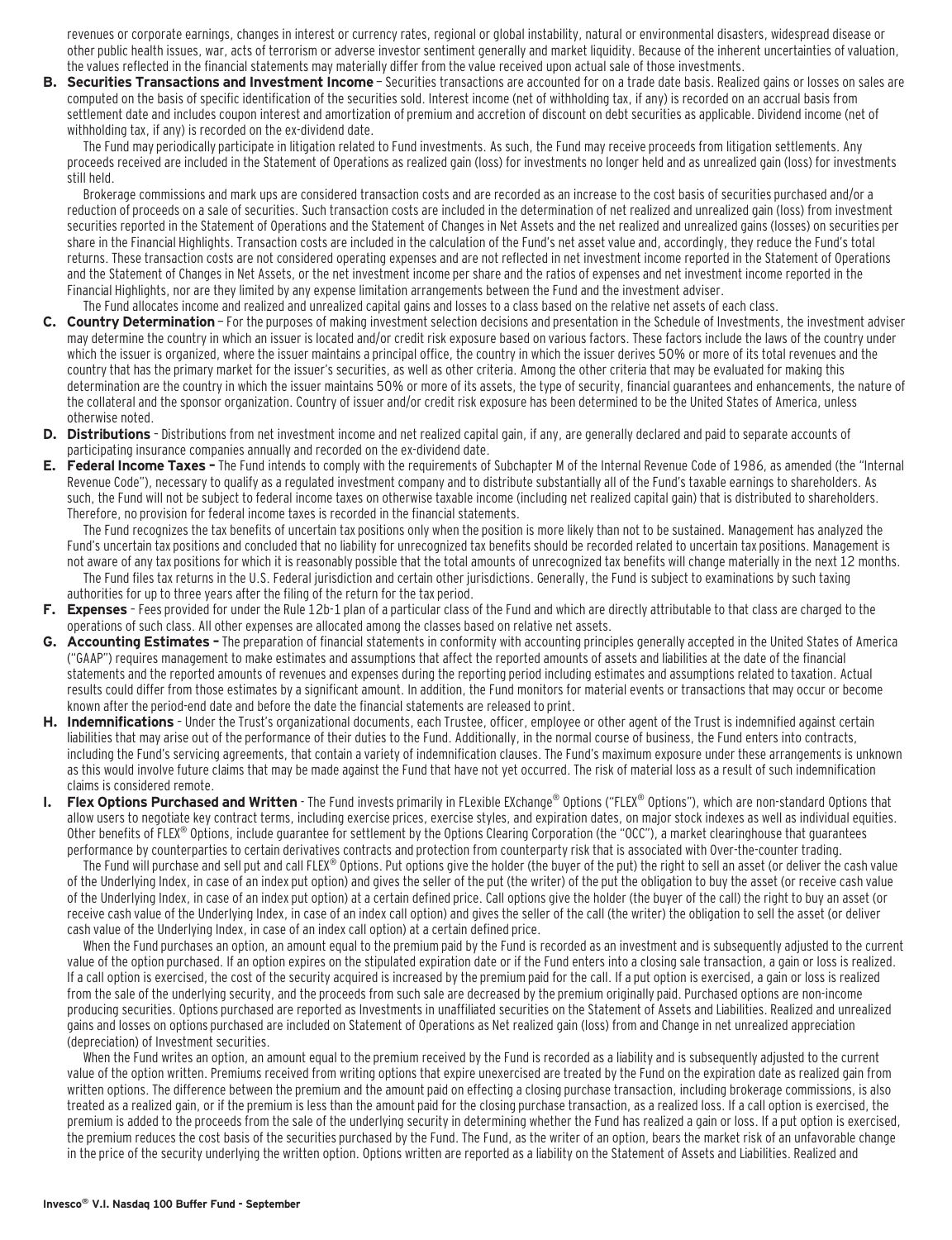unrealized gains and losses on options written are included on the Statement of Operations as Net realized gain (loss) from and Change in net unrealized appreciation (depreciation) of Option contracts written.

The Fund bears the risk that the OCC could be unable or unwilling to perform its obligations under the FLEX® Options contracts, which could cause significant losses. Additionally, FLEX® Options may be less liquid than certain other securities such as standardized options. In less liquid markets for the FLEX® Options, the Fund may have difficulty closing out certain FLEX® Options positions under the customized terms. The Fund may experience substantial downside from specific FLEX<sup>®</sup> Option positions and certain FLEX<sup>®</sup> Option positions may expire worthless. The value of the underlying FLEX<sup>®</sup> Options will be affected by, among others, changes in the value of the exchange, changes in interest rates, changes in the actual and implied volatility of the Underlying Index and the remaining time to until the FLEX® Options expire. The value of the FLEX® Options does not increase or decrease at the same rate as the level of the Underlying Index (although they generally move in the same direction). However, as a FLEX® Option approaches its expiration date, its value typically increasingly moves with the value of the Underlying Index.

- **J. Leverage Risk**  Leverage exists when the Fund can lose more than it originally invests because it purchases or sells an instrument or enters into a transaction without investing an amount equal to the full economic exposure of the instrument or transaction.
- **K. Buffered Loss Risk**  The term "buffer" is a generic term that is widely used in the investment management and financial services industries to describe an investment product or strategy that is designed to mitigate or alleviate downside risk. The Buffer for the Fund is designed to limit downside losses for shares purchased at the beginning and held until the end of the Outcome Period; however, there is no guarantee that the Buffer will effectively protect against all losses. If the Underlying Index declines over an Outcome Period by more than the Buffer, shareholders will bear the amount of the loss in excess of the Buffer at the end of the Outcome Period (plus Fund fees and expenses).
- **L. Non-Diversified Risk** Under the 1940 Act, a fund designated as "diversified" must limit its holdings such that the securities of issuers which individually represent more than 5% of its total assets must in the aggregate represent less than 25% of its total assets. The Fund is classified as "diversified" for purposes of the 1940 Act. However, the Fund may be "non-diversified," as defined in the 1940 Act, solely as a result of a change in relative market capitalization or index weighting of one or more constituents of the Underlying Index. A non-diversified fund can invest a greater portion of its assets in the securities of a small number of issuers or any single issuer than a diversified fund can. In such circumstances, a change in the value of one or a few issuers' securities will therefore affect the value of the Fund more than if it was a diversified fund. As such, the Fund's performance may be hurt disproportionately by the poor performance of relatively few stocks, or even a single stock, and the Fund's shares may experience significant fluctuations in value.
- **M. COVID-19 Risk**  The COVID-19 strain of coronavirus has resulted in instances of market closures and dislocations, extreme volatility, liquidity constraints and increased trading costs. Efforts to contain its spread have resulted in travel restrictions, disruptions of healthcare systems, business operations and supply chains, layoffs, lower consumer demand, and defaults, among other significant economic impacts that have disrupted global economic activity across many industries. Such economic impacts may exacerbate other pre-existing political, social and economic risks locally or globally. The ongoing effects of COVID-19 are unpredictable and may result in significant and prolonged effects on the Fund's performance.

#### **NOTE 2—Advisory Fees and Other Fees Paid to Affiliates**

The Trust has entered into a master investment advisory agreement with Invesco Advisers, Inc. (the "Adviser" or "Invesco"). Under the terms of the investment advisory agreement, the Fund accrues daily and pays monthly an advisory fee to the Adviser based on the annual rate of the Fund's average daily net assets as follows:

| <b>Average Daily Net Assets</b> | Rate   |
|---------------------------------|--------|
| First \$2 billion               | 0.420% |
| Over \$2 billion                | 0.400% |

For the period September 30, 2021 (commencement date) through December 31, 2021, the effective advisory fee rate incurred by the Fund was 0.42%. Under the terms of a master sub-advisory agreement between the Adviser and each of Invesco Asset Management Deutschland GmbH, Invesco Asset Management Limited, Invesco Asset Management (Japan) Limited, Invesco Hong Kong Limited, Invesco Senior Secured Management, Inc. and Invesco Canada Ltd. and separate sub-advisory agreements with Invesco Capital Management LLC and Invesco Asset Management (India) Private Limited (collectively, the "Affiliated Sub-Advisers") the Adviser, not the Fund, will pay 40% of the fees paid to the Adviser to any such Affiliated Sub-Adviser(s) that provide(s) discretionary investment management services to the Fund based on the percentage of assets allocated to such Affiliated Sub-Adviser(s).

Effective September 30, 2021, the Adviser has contractually agreed, through at least April 30, 2023, to waive advisory fees and/or reimburse expenses of all shares to the extent necessary to limit total annual fund operating expenses after fee waiver and/or expense reimbursement (excluding certain items discussed below) of Series I shares to 0.70% and Series II shares to 0.95% of the Fund's average daily net assets (the "expense limits"). In determining the Adviser's obligation to waive advisory fees and/or reimburse expenses, the following expenses are not taken into account, and could cause the total annual fund operating expenses after fee waiver and/or expense reimbursement to exceed the numbers reflected above: (1) interest; (2) taxes; (3) dividend expense on short sales; (4) extraordinary or non-routine items, including litigation expenses; and (5) expenses that the Fund has incurred but did not actually pay because of an expense offset arrangement. Unless Invesco continues the fee waiver agreement, it will terminate on April 30, 2023. During its term, the fee waiver agreement cannot be terminated or amended to increase the expense limits or reduce the advisory fee waiver without approval of the Board of Trustees.

Further, the Adviser has contractually agreed, through at least June 30, 2023, to waive the advisory fee payable by the Fund in an amount equal to 100% of the net advisory fees the Adviser receives from the affiliated money market funds on investments by the Fund of uninvested cash in such affiliated money market funds.

For the period September 30, 2021 (commencement date) through December 31, 2021, the Adviser waived advisory fees of \$3,557 and reimbursed fund level expenses of \$55,971.

The Trust has entered into a master administrative services agreement with Invesco pursuant to which the Fund has agreed to pay Invesco a fee for costs incurred in providing accounting services and fund administrative services to the Fund and to reimburse Invesco for fees paid to insurance companies that have agreed to provide certain administrative services to the Fund. These administrative services provided by the insurance companies may include, among other things: maintenance of master accounts with the Fund; tracking, recording and transmitting net purchase and redemption orders for Fund shares; maintaining and preserving records related to the purchase, redemption and other account activity of variable product owners; distributing copies of Fund documents such as prospectuses, proxy materials and periodic reports, to variable product owners, and responding to inquiries from variable product owners about the Fund. Pursuant to such agreement, for the period September 30, 2021 (commencement date) through December 31, 2021, Invesco was paid \$107 for accounting and fund administrative services and was reimbursed \$1,270 for fees paid to insurance companies. Invesco has entered into a sub-administration agreement whereby State Street Bank and Trust Company ("SSB") serves as fund accountant and provides certain administrative services to the Fund. Pursuant to a custody agreement with the Trust on behalf of the Fund, SSB also serves as the Fund's custodian.

The Trust has entered into a transfer agency and service agreement with Invesco Investment Services, Inc. ("IIS") pursuant to which the Fund has agreed to pay IIS a fee for providing transfer agency and shareholder services to the Fund and reimburse IIS for certain expenses incurred by IIS in the course of providing such services. For the period September 30, 2021 (commencement date) through December 31, 2021, expenses incurred under the agreement are shown in the Statement of Operations as Transfer agent fees.

The Trust has entered into a master distribution agreement with Invesco Distributors, Inc. ("IDI") to serve as the distributor for the Fund. The Trust has adopted a plan pursuant to Rule 12b-1 under the 1940 Act with respect to the Fund's Series II shares (the "Plan"). The Fund, pursuant to the Plan, pays IDI compensation at the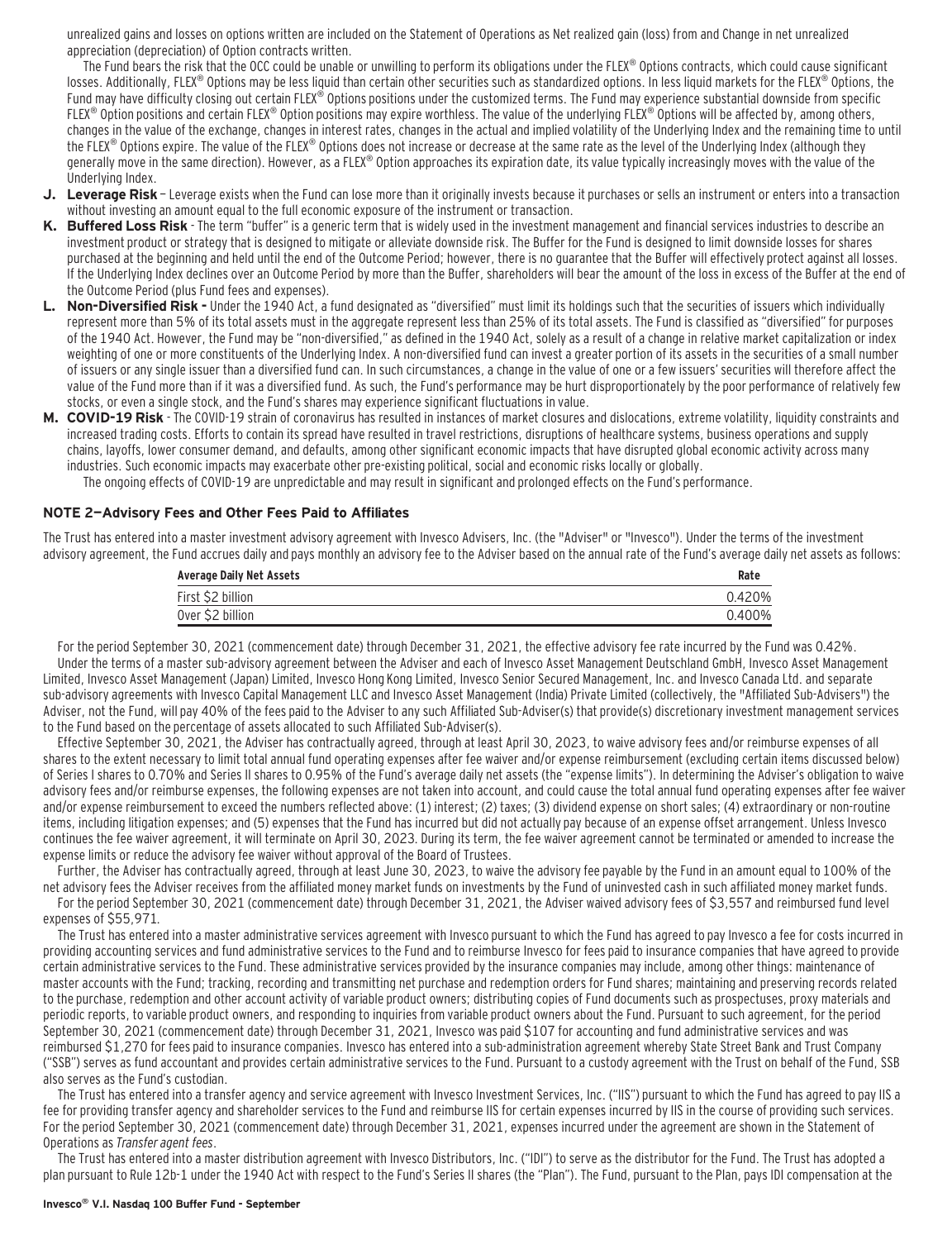annual rate of 0.25% of the Fund's average daily net assets of Series II shares. The fees are accrued daily and paid monthly. Of the Plan payments, up to 0.25% of the average daily net assets of the Series II shares may be paid to insurance companies who furnish continuing personal shareholder services to customers who purchase and own Series II shares of the Fund. For the period September 30, 2021 (commencement date) through December 31, 2021, expenses incurred under the Plan are detailed in the Statement of Operations as Distribution fees.

Certain officers and trustees of the Trust are officers and directors of the Adviser, IIS and/or IDI.

#### **NOTE 3—Additional Valuation Information**

GAAP defines fair value as the price that would be received to sell an asset or paid to transfer a liability in an orderly transaction between market participants at the measurement date, under current market conditions. GAAP establishes a hierarchy that prioritizes the inputs to valuation methods, giving the highest priority to readily available unadjusted quoted prices in an active market for identical assets (Level 1) and the lowest priority to significant unobservable inputs (Level 3), generally when market prices are not readily available or are unreliable. Based on the valuation inputs, the securities or other investments are tiered into one of three levels. Changes in valuation methods may result in transfers in or out of an investment's assigned level:

- Level 1 Prices are determined using quoted prices in an active market for identical assets.
- Level 2 Prices are determined using other significant observable inputs. Observable inputs that other market participants may use in pricing a security. These may include quoted prices for similar securities, interest rates, prepayment speeds, credit risk, yield curves, loss severities, default rates, discount rates, volatilities and others.
- Level 3 Prices are determined using significant unobservable inputs. In situations where quoted prices or observable inputs are unavailable (for example, when there is little or no market activity for an investment at the end of the period), unobservable inputs may be used. Unobservable inputs reflect the Fund's own assumptions about the factors market participants would use in determining fair value of the securities or instruments and would be based on the best available information.

The following is a summary of the tiered valuation input levels, as of December 31, 2021. The level assigned to the securities valuations may not be an indication of the risk or liquidity associated with investing in those securities. Because of the inherent uncertainties of valuation, the values reflected in the financial statements may materially differ from the value received upon actual sale of those investments.

|                                        | Level 1                  | Level <sub>2</sub> | Level 3 | Total       |
|----------------------------------------|--------------------------|--------------------|---------|-------------|
| <b>Investments in Securities</b>       |                          |                    |         |             |
| Money Market Funds                     | \$114,818                |                    |         | \$114,818   |
| Options Purchased                      | $\overline{\phantom{0}}$ | 3,890,460          | -       | 3,890,460   |
| <b>Total Investments in Securities</b> | 114.818                  | 3.890.460          |         | 4,005,278   |
| Other Investments - Liabilities*       |                          |                    |         |             |
| Options Written                        | $\overline{\phantom{0}}$ | (337, 023)         |         | (337, 023)  |
| <b>Total Investments</b>               | \$114,818                | \$3,553,437        |         | \$3,668,255 |
|                                        |                          |                    |         |             |

Options written are shown at value.

#### **NOTE 4—Derivative Investments**

The Fund may enter into an International Swaps and Derivatives Association Master Agreement ("ISDA Master Agreement") under which a fund may trade OTC derivatives. An OTC transaction entered into under an ISDA Master Agreement typically involves a collateral posting arrangement, payment netting provisions and close-out netting provisions. These netting provisions allow for reduction of credit risk through netting of contractual obligations. The enforceability of the netting provisions of the ISDA Master Agreement depends on the governing law of the ISDA Master Agreement, among other factors.

For financial reporting purposes, the Fund does not offset OTC derivative assets or liabilities that are subject to ISDA Master Agreements in the Statement of Assets and Liabilities.

#### **Value of Derivative Investments at Period-End**

The table below summarizes the value of the Fund's derivative investments, detailed by primary risk exposure, held as of December 31, 2021:

|                                                                   | Value                 |
|-------------------------------------------------------------------|-----------------------|
| <b>Derivative Assets</b>                                          | <b>Equity</b><br>Risk |
| Options purchased, at value <sup>(a)</sup>                        | \$3,890,460           |
| Derivatives not subject to master netting agreements              | (3,890,460)           |
| Total Derivative Assets subject to master netting agreements      |                       |
|                                                                   | Value                 |
| <b>Derivative Liabilities</b>                                     | <b>Equity</b><br>Risk |
| Options written, at value                                         | Ś.<br>(337, 023)      |
| Derivatives not subject to master netting agreements              | 337,023               |
| Total Derivative Liabilities subject to master netting agreements |                       |

Options purchased, at value as reported in the Schedule of Investments.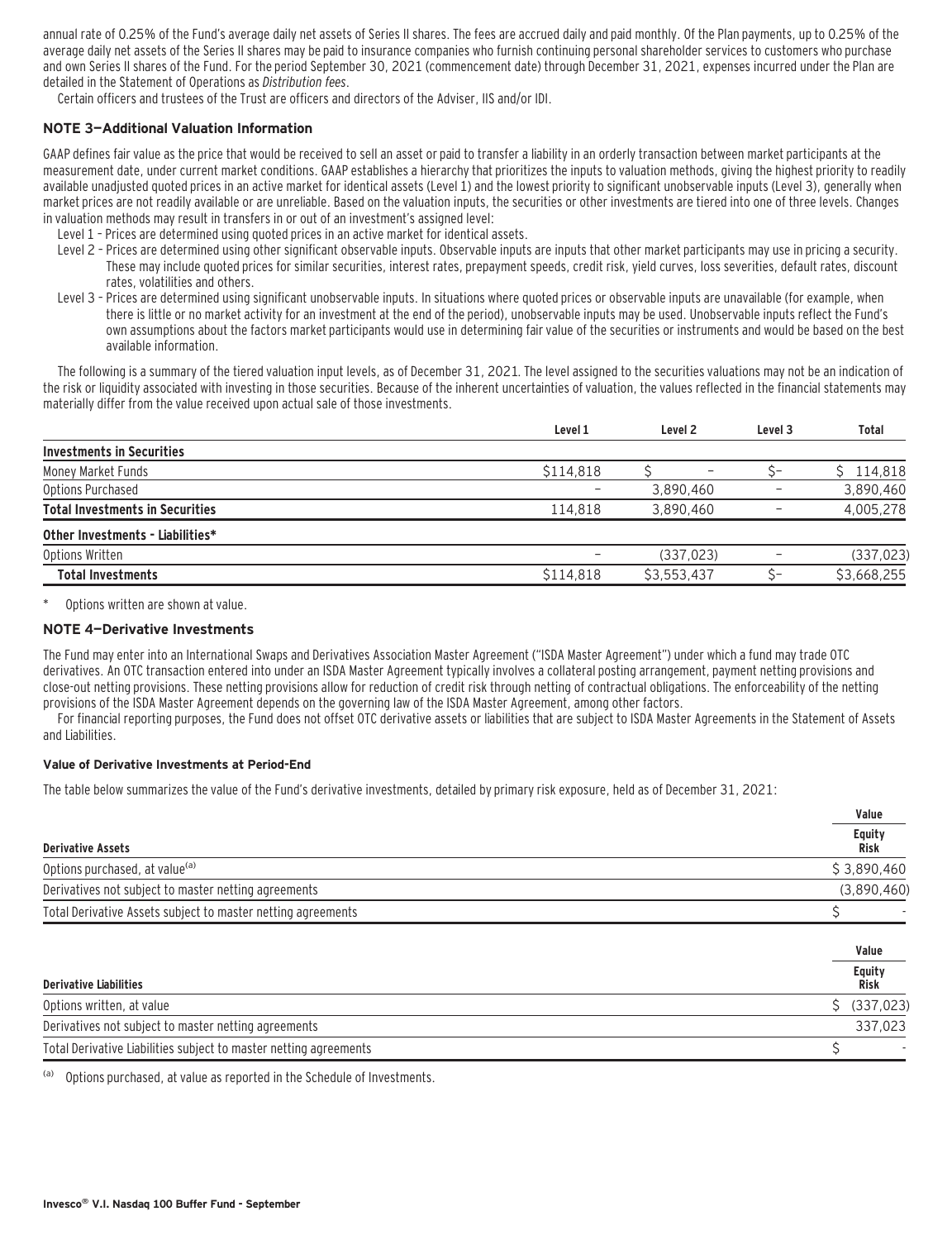#### **Effect of Derivative Investments for the period September 30, 2021 (commencement date) through December 31, 2021**

The table below summarizes the gains (losses) on derivative investments, detailed by primary risk exposure, recognized in earnings during the period:

|                                                                                           | Location of Gain (Loss) on<br><b>Statement of Operations</b> |
|-------------------------------------------------------------------------------------------|--------------------------------------------------------------|
|                                                                                           | Equity<br><b>Risk</b>                                        |
| Change in Net Unrealized Appreciation (Depreciation):<br>Options purchased <sup>(a)</sup> | \$220.500                                                    |
| Options written                                                                           | (29, 281)                                                    |

(a) Options purchased are included in the net realized gain (loss) from investment securities and the change in net unrealized appreciation (depreciation) of investment securities.

The table below summarizes the average notional value of derivatives held for the period September 30, 2021 (commencement date) through December 31, 2021.

|                        | Equity<br><b>Options</b><br><b>Purchased</b> | Equity<br><b>Options</b><br>Written |
|------------------------|----------------------------------------------|-------------------------------------|
| Average notional value | \$2,885,078                                  | \$5,763,660                         |
| Average contracts      | $15^{-}$                                     | 157                                 |

#### **NOTE 5—Trustees' and Officers' Fees and Benefits**

Trustees' and Officers' Fees and Benefits include amounts accrued by the Fund to pay remuneration to certain Trustees and Officers of the Fund. Trustees have the option to defer compensation payable by the Fund, and Trustees' and Officers' Fees and Benefits also include amounts accrued by the Fund to fund such deferred compensation amounts. Those Trustees who defer compensation have the option to select various Invesco Funds in which their deferral accounts shall be deemed to be invested. Obligations under the deferred compensation plan represent unsecured claims against the general assets of the Fund.

#### **NOTE 6—Cash Balances**

The Fund is permitted to temporarily carry a negative or overdrawn balance in its account with SSB, the custodian bank. Such balances, if any at period-end, are shown in the Statement of Assets and Liabilities under the payable caption Amount due custodian. To compensate the custodian bank for such overdrafts, the overdrawn Fund may either (1) leave funds as a compensating balance in the account so the custodian bank can be compensated by earning the additional interest; or (2) compensate by paying the custodian bank at a rate agreed upon by the custodian bank and Invesco, not to exceed the contractually agreed upon rate. The Fund may not purchase additional securities when any borrowings from banks or broker-dealers exceed 5% of the Fund's total assets, or when any borrowings from an Invesco Fund are outstanding.

#### **NOTE 7—Distributions to Shareholders and Tax Components of Net Assets**

There were no ordinary income or long-term capital gain distributions paid during the period September 30, 2021 (commencement date) through December 31, 2021.

#### **Tax Components of Net Assets at Period-End:**

|                                           | 2021        |
|-------------------------------------------|-------------|
| Net unrealized appreciation - investments | \$191,212   |
| Capital loss carryforward                 | (71)        |
| Shares of beneficial interest             | 3,470,061   |
| Total net assets                          | \$3,661,202 |

**2021**

The difference between book-basis and tax-basis unrealized appreciation (depreciation) is due to differences in the timing of recognition of gains and losses on investments for tax and book purposes. The Fund's net unrealized appreciation (depreciation) difference is attributable primarily to wash sales.

Capital loss carryforward is calculated and reported as of a specific date. Results of transactions and other activity after that date may affect the amount of capital loss carryforward actually available for the Fund to utilize. The ability to utilize capital loss carryforward in the future may be limited under the Internal Revenue Code and related regulations based on the results of future transactions.

The Fund has a capital loss carryforward as of December 31, 2021, as follows:

#### **Capital Loss Carryforward\***

| Expiratio.                | Shor<br>Term<br>.<br>the contract of the contract of the | Term<br>LONG | Total |
|---------------------------|----------------------------------------------------------|--------------|-------|
| Not<br>expiration<br>sub. | ~-<br>. .                                                |              |       |

Capital loss carryforward is reduced for limitations, if any, to the extent required by the Internal Revenue Code and may be further limited depending upon a variety of factors, including the realization of net unrealized gains or losses as of the date of any reorganization.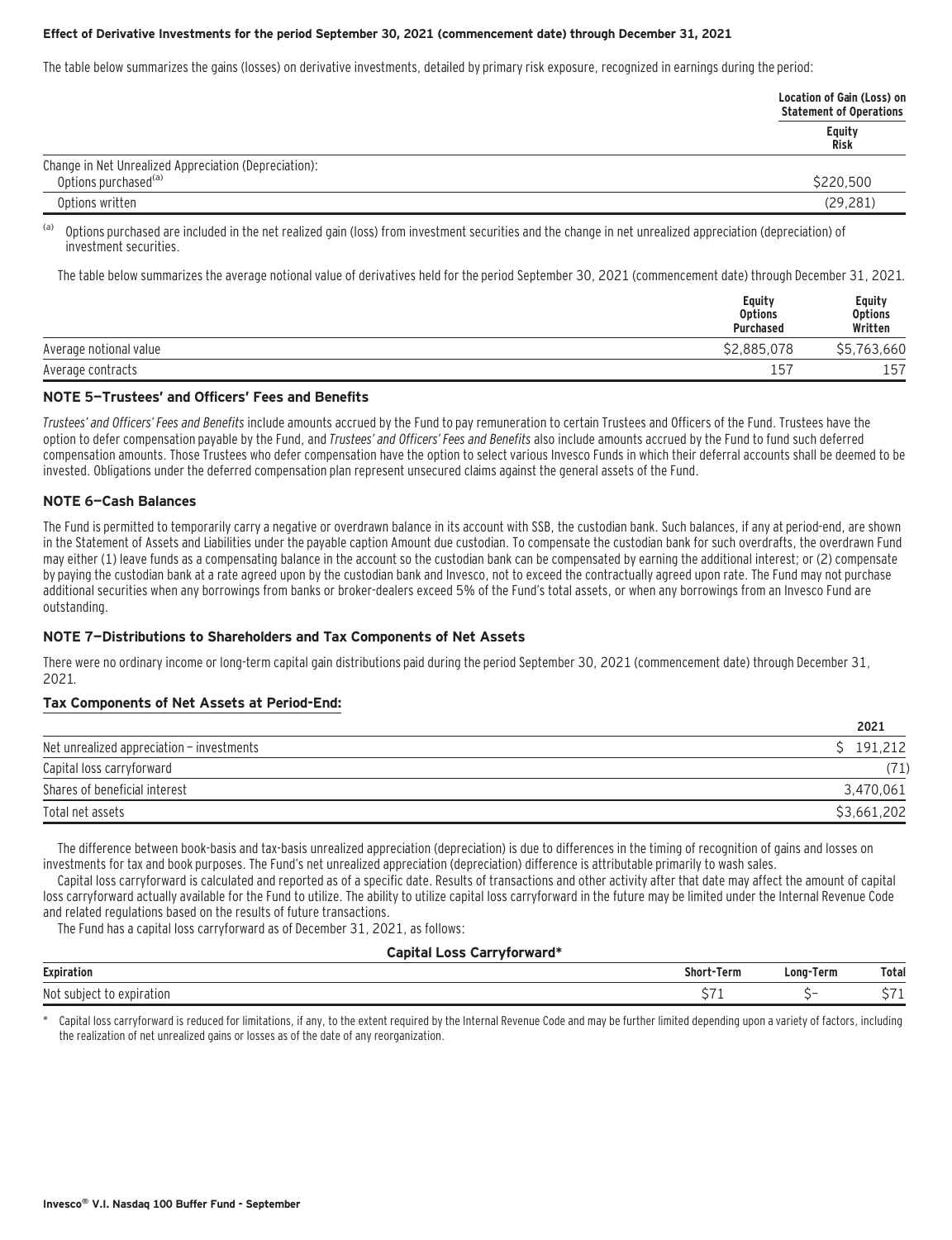### **NOTE 8—Investment Transactions**

There were no securities (other than short-term securities, U.S. Government obligations and money market funds, if any) purchased or sold by the Fund during the period September 30, 2021 (commencement date) through December 31, 2021. Cost of investments, including any derivatives, on a tax basis includes the adjustments for financial reporting purposes as of the most recently completed federal income tax reporting period-end.

#### **Unrealized Appreciation (Depreciation) of Investments on a Tax Basis**

| : investments<br>Aggregate unrealized appreciation | 889 |
|----------------------------------------------------|-----|
| Aggregate unrealized (depreciation) of investments |     |
| Net unrealized appreciation of investments         |     |

Cost of investments for tax purposes is \$3,477,043.

#### **NOTE 9—Reclassification of Permanent Differences**

Primarily as a result of differing book/tax treatment of organizational expenses, on December 31, 2021, undistributed net investment income (loss) was increased by \$7,030 and shares of beneficial interest was decreased by \$7,030. This reclassification had no effect on the net assets of the Fund.

#### **NOTE 10—Share Information**

|                                | <b>Summary of Share Activity</b> |
|--------------------------------|----------------------------------|
|                                | December 31, 2021(a)(b)          |
|                                | Amount<br><b>Shares</b>          |
| Sold:                          |                                  |
| Series I                       | \$1,500,010<br>150,001           |
| Series II                      | 1,984,070<br>196,330             |
| <b>Reacquired:</b>             |                                  |
| Series II                      | (6,989)<br>(661)                 |
| Net increase in share activity | \$3,477,091<br>345,670           |
|                                |                                  |

(a) Commencement date of September 30, 2021.

There are entities that are record owners of more than 5% of the outstanding shares of the Fund and in the aggregate own 13% of the outstanding shares of the Fund. The Fund and the Fund's principal underwriter or adviser, are parties to participation agreements with these entities whereby these entities sell units of interest in separate accounts funding variable products that are invested in the Fund. The Fund, Invesco and/or Invesco affiliates may make payments to these entities, which are considered to be related to the Fund, for providing services to the Fund, Invesco and/or Invesco affiliates including but not limited to services such as, securities brokerage, third party record keeping and account servicing and administrative services. The Fund has no knowledge as to whether all or any portion of the shares owned of record by these entities are also owned beneficially.

In addition, 87% of the outstanding shares of the Fund are owned by the Adviser or an affiliate of the Adviser.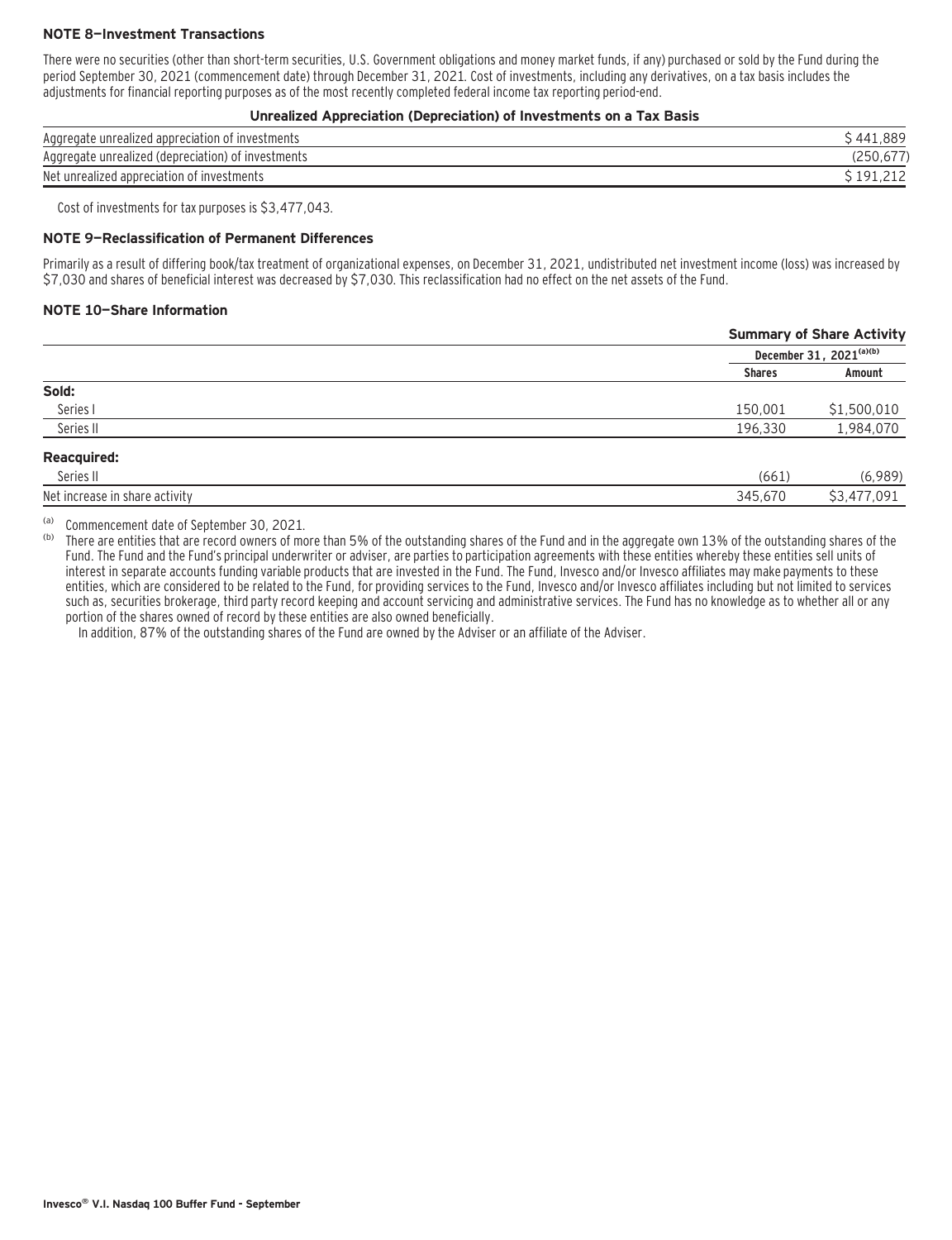### **Report of Independent Registered Public Accounting Firm**

To the Board of Trustees of AIM Variable Insurance Funds (Invesco Variable Insurance Funds) and Shareholders of Invesco® V.I. Nasdaq 100 Buffer Fund - September

#### **Opinion on the Financial Statements**

We have audited the accompanying statement of assets and liabilities, including the schedule of investments, of Invesco® V.I. Nasdaq 100 Buffer Fund - September (one of the funds constituting AIM Variable Insurance Funds (Invesco Variable Insurance Funds), referred to hereafter as the "Fund") as of December 31, 2021, the related statements of operations and changes in net assets, including the related notes, and the financial highlights for the period September 30, 2021 (commencement date) through December 31, 2021 (collectively referred to as the "financial statements"). In our opinion, the financial statements present fairly, in all material respects, the financial position of the Fund as of December 31, 2021, the results of its operations, the changes in its net assets, and the financial highlights for the period September 30, 2021 (commencement date) through December 31, 2021 in conformity with accounting principles generally accepted in the United States of America.

#### **Basis for Opinion**

These financial statements are the responsibility of the Fund's management. Our responsibility is to express an opinion on the Fund's financial statements based on our audit. We are a public accounting firm registered with the Public Company Accounting Oversight Board (United States) (PCAOB) and are required to be independent with respect to the Fund in accordance with the U.S. federal securities laws and the applicable rules and regulations of the Securities and Exchange Commission and the PCAOB.

 We conducted our audit of these financial statements in accordance with the standards of the PCAOB. Those standards require that we plan and perform the audit to obtain reasonable assurance about whether the financial statements are free of material misstatement, whether due to error or fraud.

 Our audit included performing procedures to assess the risks of material misstatement of the financial statements, whether due to error or fraud, and performing procedures that respond to those risks. Such procedures included examining, on a test basis, evidence regarding the amounts and disclosures in the financial statements. Our audit also included evaluating the accounting principles used and significant estimates made by management, as well as evaluating the overall presentation of the financial statements. Our procedures included confirmation of securities owned as of December 31, 2021 by correspondence with the custodian, transfer agent and broker; when replies were not received from the broker, we performed other auditing procedures. We believe that our audit provides a reasonable basis for our opinion.

/s/PricewaterhouseCoopers LLP

Houston, Texas February 14, 2022

 We have served as the auditor of one or more of the investment companies in the Invesco group of investment companies since at least 1995. We have not been able to determine the specific year we began serving as auditor.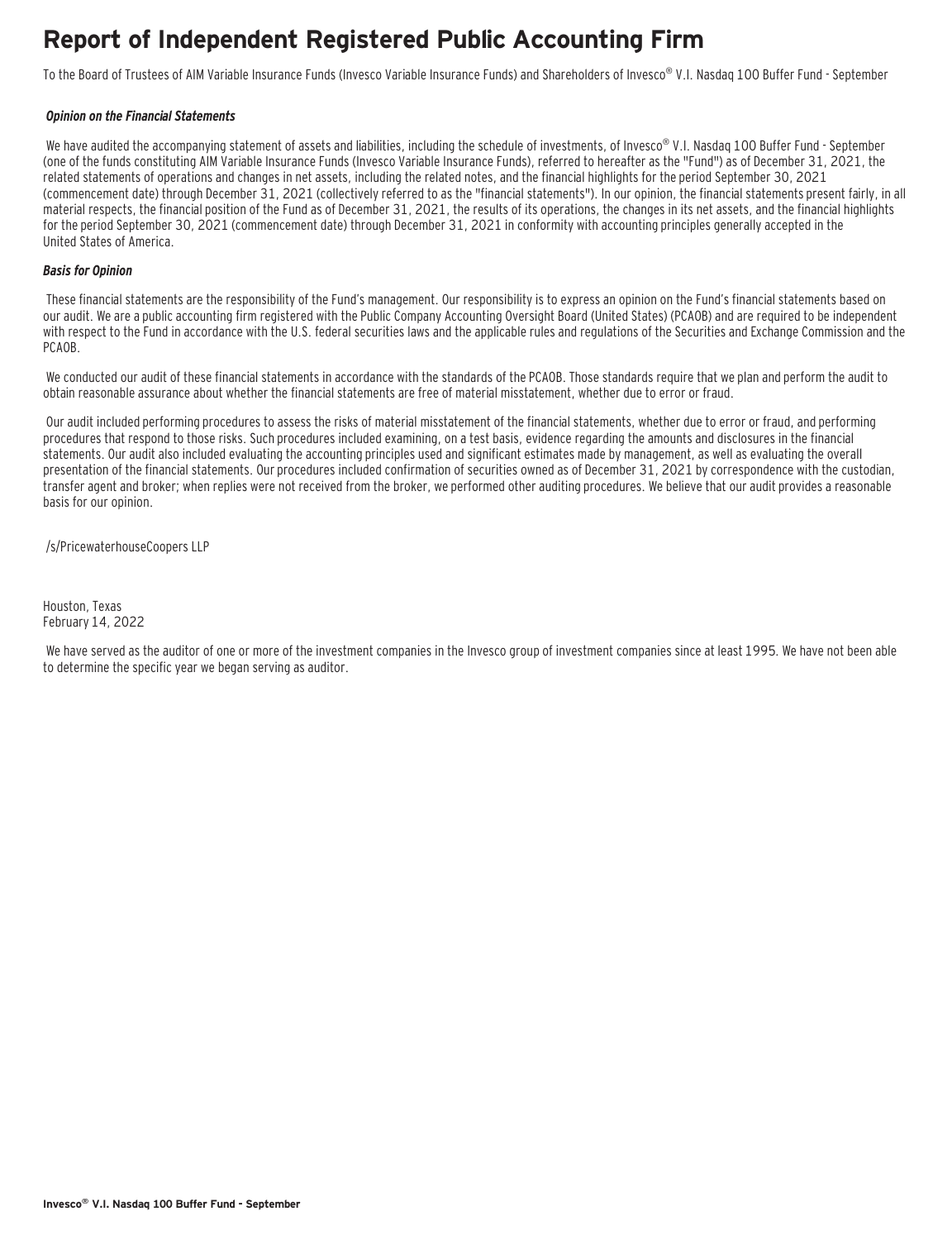### **Calculating your ongoing Fund expenses**

### **Example**

As a shareholder of the Fund, you incur ongoing costs, including management fees; distribution and/or service fees (12b-1); and other Fund expenses. This example is intended to help you understand your ongoing costs (in dollars) of investing in the Fund and to compare these costs with ongoing costs of investing in other mutual funds. The example is based on an investment of \$1,000 invested at the beginning of the period and held for the entire period September 30, 2021 (commencement date) through December 31, 2021.

The actual and hypothetical expenses in the examples below do not represent the effect of any fees or other expenses assessed in connection with a variable product; if they did, the expenses shown would be higher while the ending account values shown would be lower.

### **Actual expenses**

The table below provides information about actual account values and actual expenses. You may use the information in this table, together with the amount you invested, to estimate the expenses that you paid over the period. Simply divide your account value by \$1,000 (for example, an \$8,600 account value divided by \$1,000 = 8.6), then multiply the result by the number in the table under the heading entitled "Actual Expenses Paid During Period" to estimate the expenses you paid on your account during this period (September 30, 2021 (commencement date) through December 31, 2021). Because the actual ending account value and expense information in the example is not based upon a six month period, the ending account value and expense information may not provide a meaningful comparison to mutual funds that provide such information for a full six month period.

#### **Hypothetical example for comparison purposes**

The table below also provides information about hypothetical account values and hypothetical expenses based on the Fund's actual expense ratio and an assumed rate of return of 5% per year before expenses, which is not the Fund's actual return.

The hypothetical account values and expenses may not be used to estimate the actual ending account balance or expenses you paid for the period. You may use this information to compare the ongoing costs of investing in the Fund and other funds. To do so, compare this 5% hypothetical example with the 5% hypothetical examples that appear in the shareholder reports of the other funds.

Please note that the expenses shown in the table are meant to highlight your ongoing costs. Therefore, the hypothetical information is useful in comparing ongoing costs, and will not help you determine the relative total costs of owning different funds.

|           |                                                        |                                                         | <b>ACTUAL</b>                                                |                                                     | <b>HYPOTHETICAL</b><br>(5% annual return before<br>expenses) |                                              |
|-----------|--------------------------------------------------------|---------------------------------------------------------|--------------------------------------------------------------|-----------------------------------------------------|--------------------------------------------------------------|----------------------------------------------|
|           | <b>Beginning</b><br><b>Account Value</b><br>(07/01/21) | <b>Endina</b><br><b>Account Value</b><br>$(12/31/21)^1$ | <b>Expenses</b><br><b>Paid During</b><br>Period <sup>2</sup> | <b>Endina</b><br><b>Account Value</b><br>(12/31/21) | <b>Expenses</b><br><b>Paid During</b><br>Period <sup>3</sup> | <b>Annualized</b><br><b>Expense</b><br>Ratio |
| Series I  | \$1,000.00                                             | \$1,600.00                                              | \$2.32                                                       | \$1,021.68                                          | \$3.57                                                       | 0.70%                                        |
| Series II | 1,000.00                                               | 1.590.00                                                | 3.13                                                         | 1,020.42                                            | 4.84                                                         | 0.95                                         |

The actual ending account value is based on the actual total return of the Fund for the period September 30, 2021 (commencement date) through December 31, 2021, after actual expenses and will differ from the hypothetical e

Actual expenses are equal to the Fund's annualized expense ratio as indicated above multiplied by the average account value over the period, multiplied by 93 (as of close of business September 30, 2021 (commencement date) through December 31, 2021)/365. Because the Fund has not been in existence for a full six month period, the actual ending account value and expense information shown may not provide a meaningful comparison to fund expense information of classes that show such data for a full six month period and, because the actual ending account value and expense information in the expense example covers a short time period, return and expense data may not be indicative of return and expense data for longer

time periods.<br>Hypothetical expenses are equal to the annualized expense ratio indicated above multiplied by the average account value over the period, multiplied by 184/365 to reflect a one-half year period. The hypothetical ending account value and expenses may be used to compare ongoing costs of investing in the Fund and other funds because such data is based on a full six month period.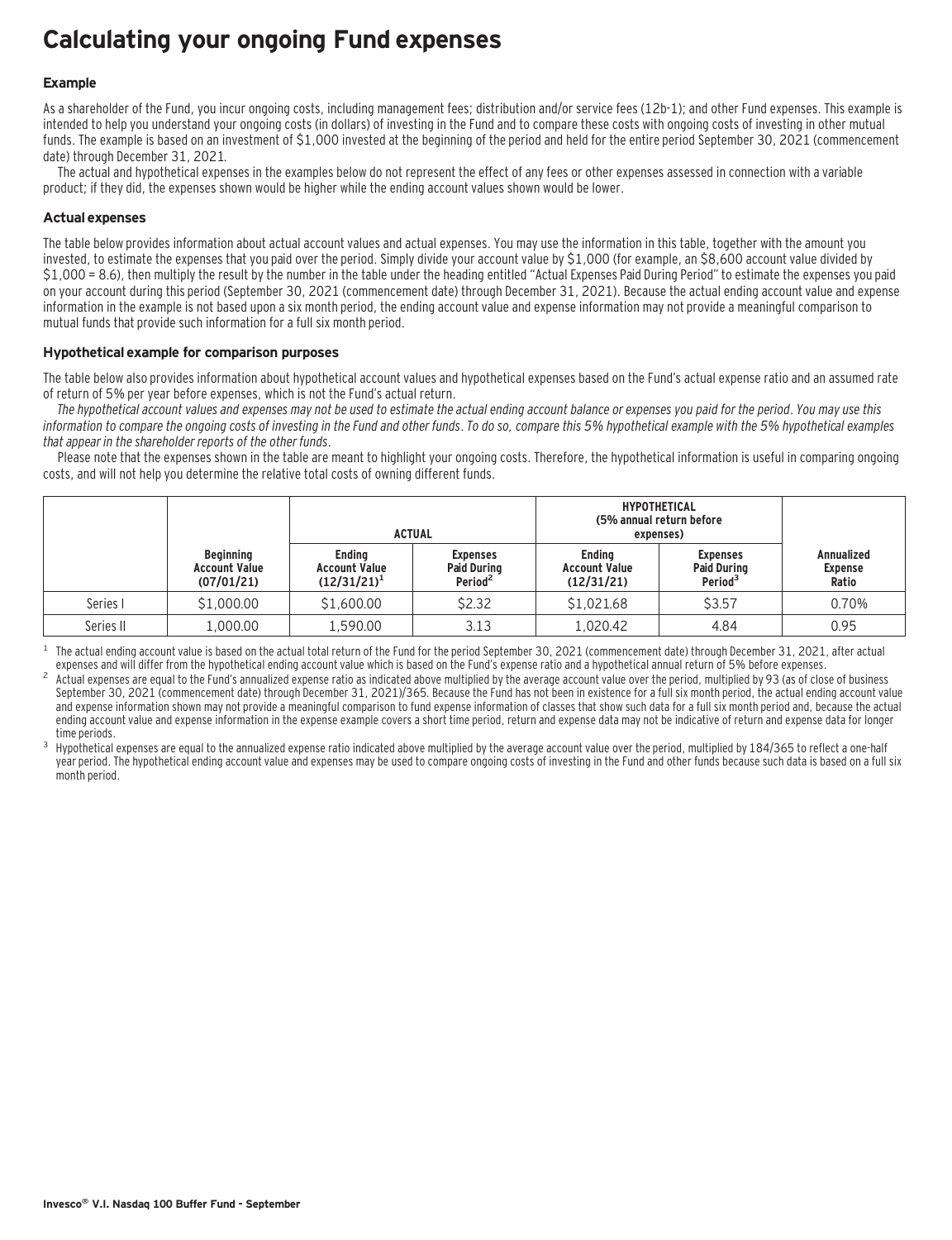### **Approval of Investment Advisory and Sub-Advisory Contracts**

#### **Invesco V.I. S&P 500 Defined Outcome Funds and Invesco V.I. Nasdaq 100 Defined Outcome Fund (collectively, the Funds)**

At a meeting held on August 2, 2021, the Board of Trustees (the Board or the Trustees) of AIM Variable Insurance Funds (Invesco Variable Insurance Funds) as a whole, and the independent Trustees, who comprise over 75% of the Board, voting separately, approved each Fund's Master Investment Advisory Agreement with Invesco Advisers, Inc. (Invesco Advisers and the investment advisory agreement) and the Master Intergroup Sub-Advisory Contract for Mutual Funds with Invesco Asset Management Deutschland GmbH, Invesco Asset Management Limited, Invesco Asset Management (Japan) Limited, Invesco Hong Kong Limited, Invesco Senior Secured Management, Inc. and Invesco Canada Ltd. and separate sub-advisory contracts with Invesco Capital Management LLC and Invesco Asset Management (India) Private Limited (collectively, the Affiliated Sub-Advisers and the sub-advisory contracts), effective September 30, 2021.

The Board noted that it had previously approved establishing each Fund at a Board meeting held on June 10, 2021.

In doing so, the Board followed a process similar to the process that it follows in annually reviewing and approving investment advisory agreements and sub-advisory contracts for the series portfolios of registered investment companies advised by Invesco Advisers (the Invesco Funds) and considered the information provided in the most recent annual review process, as well as the information provided with respect to the Funds. After evaluating the factors discussed below, among others, the Board: (i) approved the investment advisory agreement and the sub-advisory contracts for each Fund and determined that the compensation payable thereunder by the Fund to Invesco Advisers and by Invesco Advisers to the Affiliated Sub-Advisers is fair and reasonable and (ii) approved submission of the agreements to the initial shareholder of each Fund.

#### **The Board's Evaluation Process**

The Board's Investments Committee has established Sub-Committees, which meet throughout the year to review the performance of the Invesco Funds. The Funds will be assigned to one of the Sub-Committees. The Sub-Committees meet regularly with portfolio managers for their assigned Invesco Funds and other members of management to review detailed information about investment performance and portfolio attributes of these funds.

In evaluating the fairness and reasonableness of compensation under each Fund's investment advisory agreement and sub-advisory contracts, the Board considered, among other things, the factors discussed below. The Board was assisted in its review by the Senior Officer, an officer of the Invesco Funds who reports directly to the independent Trustees, and by independent legal counsel. The discussion below serves as a summary of the material factors and related conclusions that formed the basis for the Board's approval of each Fund's investment advisory agreement and sub-advisory contracts. The Trustees' review and conclusions are based on the comprehensive consideration of all information presented to them and are not the result of any single determinative factor. Moreover, one Trustee may have weighed a particular piece of information or factor differently than another Trustee.

The discussion below is a summary of the material factors and related conclusions that formed the basis for the Board's approval of each Fund's investment advisory agreement and sub-advisory contracts. This information is current as of August 2, 2021.

#### **Factors and Conclusions and Summary of Independent Written Fee Evaluation**

*A. Nature, Extent and Quality of Services Provided by Invesco Advisers and the Affiliated Sub-Advisers*

The Board reviewed the nature, extent and quality of the advisory services to be provided to each Fund by Invesco Advisers under the Fund's investment advisory agreement, and the credentials and experience of the officers and employees of Invesco Advisers who will provide these services, including the Fund's portfolio managers. The Board's review included consideration of Invesco Advisers' investment process oversight and structure, investment risk management and research capabilities. The Board also considered non-advisory services that Invesco Advisers and its affiliates provide to the Invesco Funds and will provide to each Fund, such as various back office support functions, third party service provider oversight, internal audit, valuation, portfolio trading and legal and compliance. The Board also received and reviewed information about Invesco Advisers' role as administrator of the Invesco Funds' liquidity risk management program. The Board reviewed and considered the benefits to shareholders of investing in a Fund that is part of the Invesco family of funds under the umbrella of Invesco Ltd., Invesco Advisers' parent company, and noted Invesco Ltd.'s depth and experience in conducting an investment management business, as well as its commitment of financial and other resources to such business. The Board concluded that the nature, extent and quality of the services to be provided to each Fund by Invesco Advisers are appropriate and satisfactory.

The Board reviewed the services that may be provided to each Fund by the Affiliated Sub-Advisers under the sub-advisory contracts and the credentials and experience of the officers and employees of the Affiliated Sub-Advisers who provide these services. The Board noted the Affiliated Sub-Advisers' expertise with respect to certain asset classes and that the Affiliated Sub-Advisers have offices and personnel that are located in financial centers around the world. As a result, the Board noted that the Affiliated Sub-Advisers can provide research and investment analysis on the markets and economies of various countries in which each Fund may invest, make recommendations regarding securities and assist with security trades. In particular, the Board noted that Invesco Asset Management Limited will assist Invesco Advisers with each Fund's day-to-day portfolio management. The Board concluded that the sub-advisory contracts will benefit each Fund and its shareholders by permitting Invesco Advisers to use the resources and talents of the Affiliated Sub-Advisers in managing the Fund. The Board concluded that the nature, extent and quality of the services that may be provided by the Affiliated Sub-Advisers are appropriate and satisfactory.

*B. Fund Investment Performance*

The Board did not consider the performance of any Fund because the Funds are new and have no performance history. The Board did review performance expectations for each Fund as well as information provided regarding the experience of the portfolio managers in managing products with derivatives-based strategies. The Board noted that Invesco Asset Management Limited, an Affiliated Sub-Adviser, will assist Invesco Advisers with each Fund's day-to-day portfolio management.

*C. Advisory and Sub-Advisory Fees and Fund Expenses*

The Board considered the proposed advisory fee schedule of each Fund and the proposed fee waivers and expense limitations. The Board also considered the services that may be provided by the Affiliated Sub-Advisers pursuant to the sub-advisory contracts and the services to be provided by Invesco Advisers pursuant to each Fund's investment advisory agreement, as well as the allocation of fees between Invesco Advisers and the Affiliated Sub-Advisers pursuant to the sub-advisory contracts. The Board noted that the sub-advisory fees are not paid directly by each Fund, but rather, are payable by Invesco Advisers to the Affiliated Sub-Advisers (as applicable).

The Board also considered comparative advisory fee data provided by Invesco Advisers with respect to comparable registered funds managed by other advisers. The Board noted that Invesco Advisers currently does not manage other mutual funds with investment strategies similar to those of the Funds. The Board noted that each Fund's advisory fee is below the Morningstar "Options Trading" category median and average, and less than the advisory fees associated with other VIT "defined outcome" funds. The Board also considered comparative information regarding each Fund's total expense ratio and its various components.

The Board noted that Invesco Advisers will contractually agree to waive fees and/or limit expenses of each Fund through at least April 30, 2023 (or, for the two "June" vintages of the Funds, through at least June 30, 2023) in an amount necessary to limit total annual operating expenses to a specified percentage of average daily net assets of Series I and Series II shares of the Fund. The Board noted that Invesco Advisers will contractually agree to waive advisory fees of each Fund relating to certain investments by the Fund in affiliated money market funds through June 30, 2023.

The Board also considered the services that may be provided by the Affiliated Sub-Advisers pursuant to the sub-advisory contracts, as well as the fees payable by Invesco Advisers to the Affiliated Sub-Advisers pursuant to the sub-advisory contracts (as applicable). The Board noted that Invesco Advisers retains overall responsibility for, and provides services to, sub-advised Invesco Funds, including oversight of the Affiliated Sub-Advisers as well as the additional services described herein.

*D. Economies of Scale and Breakpoints* The Board considered the extent to which there may be economies of scale in the provision of advisory services to each Fund. The Board also considered that each Fund may benefit from economies of scale through contractual breakpoints in the Fund's advisory fee schedule, which generally operate to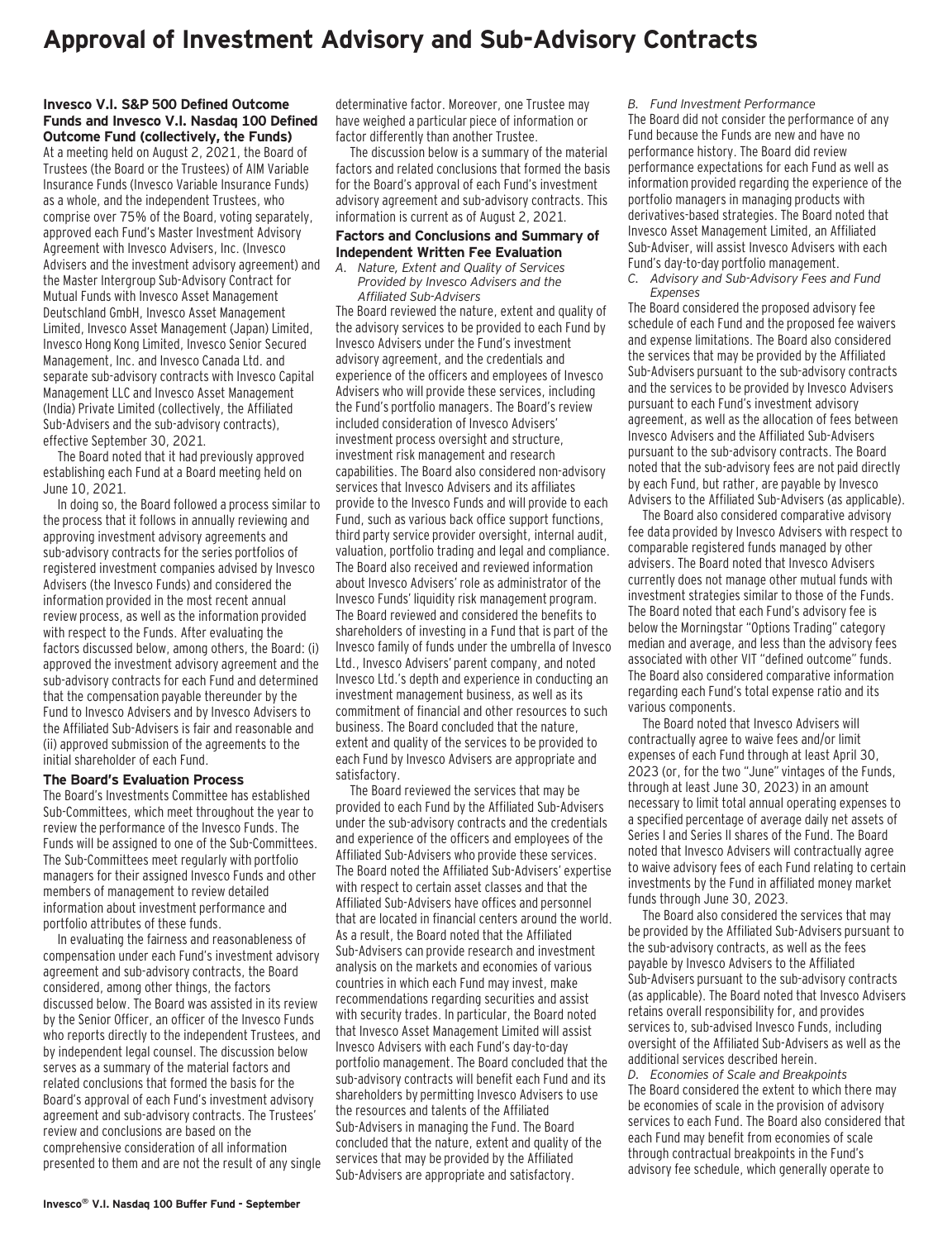reduce the Fund's expense ratio as it grows in size. The Board noted that each Fund will share directly in economies of scale through lower fees charged by third party service providers based on the combined size of the Invesco Funds. The Board noted that each Fund may also benefit from economies of scale through initial fee setting, fee waivers and expense reimbursements. The Board also considered Invesco's reinvestment in its business, including investments in business infrastructure, technology and cybersecurity.

*E. Profitability and Financial Resources* The Board reviewed information from Invesco Advisers concerning the costs of the advisory and other services that Invesco Advisers and its affiliates will provide to each Fund and the Invesco Funds and the profitability of Invesco Advisers and its affiliates in providing these services in the aggregate and on an individual fund-by-fund basis. The Board considered the methodology used for calculating profitability and noted the periodic review and enhancement of such methodology. The Board noted that Invesco Advisers will continue to operate at a net profit from services Invesco Advisers and its affiliates provide to the Invesco Funds in the aggregate and to certain funds on an individual fund level. The Board did not deem the level of profits realized by Invesco Advisers and its affiliates from providing such services to be excessive given the nature, extent and quality of the services provided. The Board received information from Invesco Advisers demonstrating that Invesco Advisers and the Affiliated Sub-Advisers are financially sound and have the resources necessary to perform their obligations under each Fund's investment advisory agreement and sub-advisory contracts.

*F. Collateral Benefits to Invesco Advisers and its Affiliates*

The Board considered various other benefits to be received by Invesco Advisers and its affiliates from the relationship with each Fund, including the fees to be received for providing administrative, transfer agency and distribution services to the Fund. The Board considered the performance of Invesco Advisers and its affiliates in providing these services and the organizational structure employed to provide these services. The Board also considered that these services will be provided to each Fund pursuant to written contracts that are reviewed and approved on an annual basis by the Board; and that the services are required for the operation of each Fund.

The Board considered the benefits realized by Invesco Advisers and the Affiliated Sub-Advisers as a result of portfolio brokerage transactions executed through "soft dollar" arrangements. The Board noted that soft dollar arrangements may result in each Fund bearing costs to purchase research or brokerage services that may be used by Invesco Advisers or the Affiliated Sub-Advisers with other clients and may reduce Invesco Advisers' or the Affiliated Sub-Advisers' expenses. The Board also considered that it will receive periodic reports from Invesco Advisers representing that these arrangements are consistent with regulatory requirements. The Board did not deem the soft dollar arrangements to be inappropriate.

The Board considered that each Fund's uninvested cash and cash collateral from any securities lending arrangements may be invested in registered money market funds or, with regard to securities lending cash collateral, unregistered funds that comply with Rule 2a-7 under the Investment Company Act of

1940, as amended (collectively referred to as "affiliated money market funds"), advised by Invesco Advisers pursuant to procedures approved by the Board. The Board noted that Invesco Advisers receives advisory fees from these affiliated money market funds attributable to such investments, although Invesco Advisers has contractually agreed to waive through varying periods the advisory fees payable by the Invesco Funds with respect to certain investments in the affiliated money market funds. The waiver is in an amount equal to 100% of the net advisory fee Invesco Advisers receives from the affiliated money market funds with respect to each Fund's investment in the affiliated money market funds of uninvested cash, but not cash collateral. The Board concluded that the amount of advisory fees to be received by Invesco Advisers from each Fund's investment of cash collateral from any securities lending arrangements in the affiliated money market funds is fair and reasonable.

The Board also considered that an affiliated broker may receive commissions for executing certain trades for each Fund. Invesco Advisers and the Affiliated Sub-Advisers may use the affiliated broker to, among other things, control order routing and minimize information leakage, and the Board was advised that such trades are executed in compliance with rules under the federal securities laws and consistent with best execution obligations.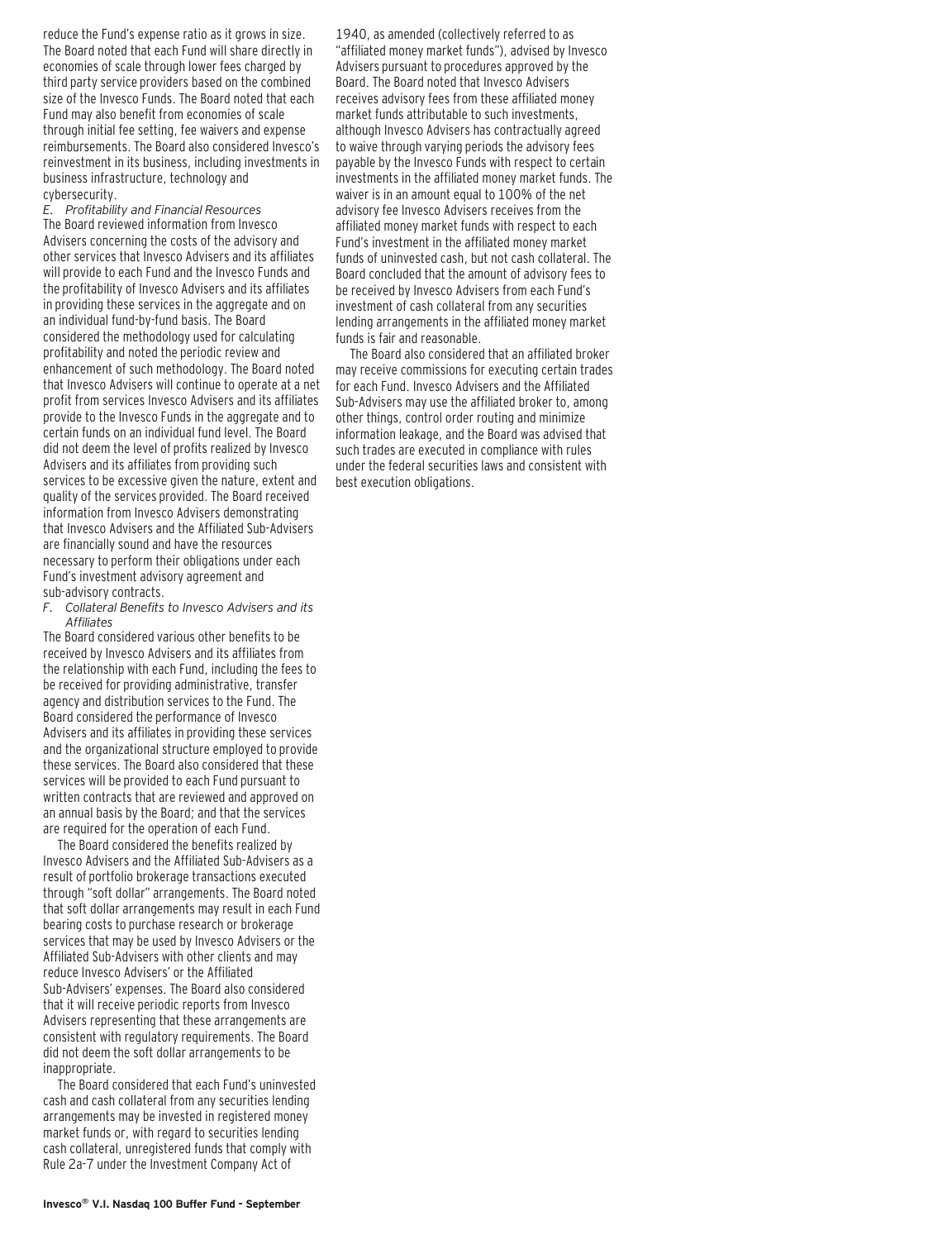## **Trustees and Officers**

The address of each trustee and officer is AIM Variable Insurance Funds (Invesco Variable Insurance Funds) (the "Trust"), 11 Greenway Plaza, Suite 1000, Houston, Texas 77046-1173. The trustees serve for the life of the Trust, subject to their earlier death, incapacitation, resignation, retirement or removal as more specifically provided in the Trust's organizational documents. Each officer serves for a one year term or until their successors are elected and qualified. Column two below includes length of time served with predecessor entities, if any.

| Name, Year of Birth and<br>Position(s)<br><b>Held with the Trust</b> | Trustee<br>and/or<br><b>Officer</b><br>Since | <b>Principal Occupation(s)</b><br><b>During Past 5 Years</b>                                                                                                                                                                                                                                                                                                                                                                                                                                                                                                                                                                                                                                                                                                                                                                                                                                                                                                                                                                                                                                                                                                                                             | Number of<br><b>Funds in</b><br><b>Fund Complex</b><br>Overseen by<br>Trustee | Other<br>Directorship(s)<br><b>Held by Trustee</b><br><b>During Past 5</b><br>Years |
|----------------------------------------------------------------------|----------------------------------------------|----------------------------------------------------------------------------------------------------------------------------------------------------------------------------------------------------------------------------------------------------------------------------------------------------------------------------------------------------------------------------------------------------------------------------------------------------------------------------------------------------------------------------------------------------------------------------------------------------------------------------------------------------------------------------------------------------------------------------------------------------------------------------------------------------------------------------------------------------------------------------------------------------------------------------------------------------------------------------------------------------------------------------------------------------------------------------------------------------------------------------------------------------------------------------------------------------------|-------------------------------------------------------------------------------|-------------------------------------------------------------------------------------|
| <b>Interested Trustee</b>                                            |                                              |                                                                                                                                                                                                                                                                                                                                                                                                                                                                                                                                                                                                                                                                                                                                                                                                                                                                                                                                                                                                                                                                                                                                                                                                          |                                                                               |                                                                                     |
| Martin L. Flanagan $1$ – 1960<br>Trustee and Vice Chair              | 2007                                         | Executive Director, Chief Executive Officer and President, Invesco Ltd.<br>(ultimate parent of Invesco and a global investment management firm);<br>Trustee and Vice Chair, The Invesco Funds; Vice Chair, Investment Company<br>Institute; and Member of Executive Board, SMU Cox School of Business<br>Formerly: Advisor to the Board, Invesco Advisers, Inc. (formerly known as<br>Invesco Institutional (N.A.), Inc.): Chairman and Chief Executive Officer.<br>Invesco Advisers, Inc. (registered investment adviser); Director, Chairman,<br>Chief Executive Officer and President, Invesco Holding Company (US), Inc.<br>(formerly IVZ Inc.) (holding company), Invesco Group Services, Inc. (service<br>provider) and Invesco North American Holdings, Inc. (holding company);<br>Director, Chief Executive Officer and President, Invesco Holding Company<br>Limited (parent of Invesco and a global investment management firm);<br>Director, Invesco Ltd.; Chairman, Investment Company Institute and President,<br>Co-Chief Executive Officer, Co-President, Chief Operating Officer and Chief<br>Financial Officer, Franklin Resources, Inc. (global investment management<br>organization) | 186                                                                           | None                                                                                |

 $1$  Mr. Flanagan is considered an interested person (within the meaning of Section 2(a)(19) of the 1940 Act) of the Trust because he is an officer of the Adviser to the Trust, and an officer and a director of Invesco Ltd., ultimate parent of the Adviser.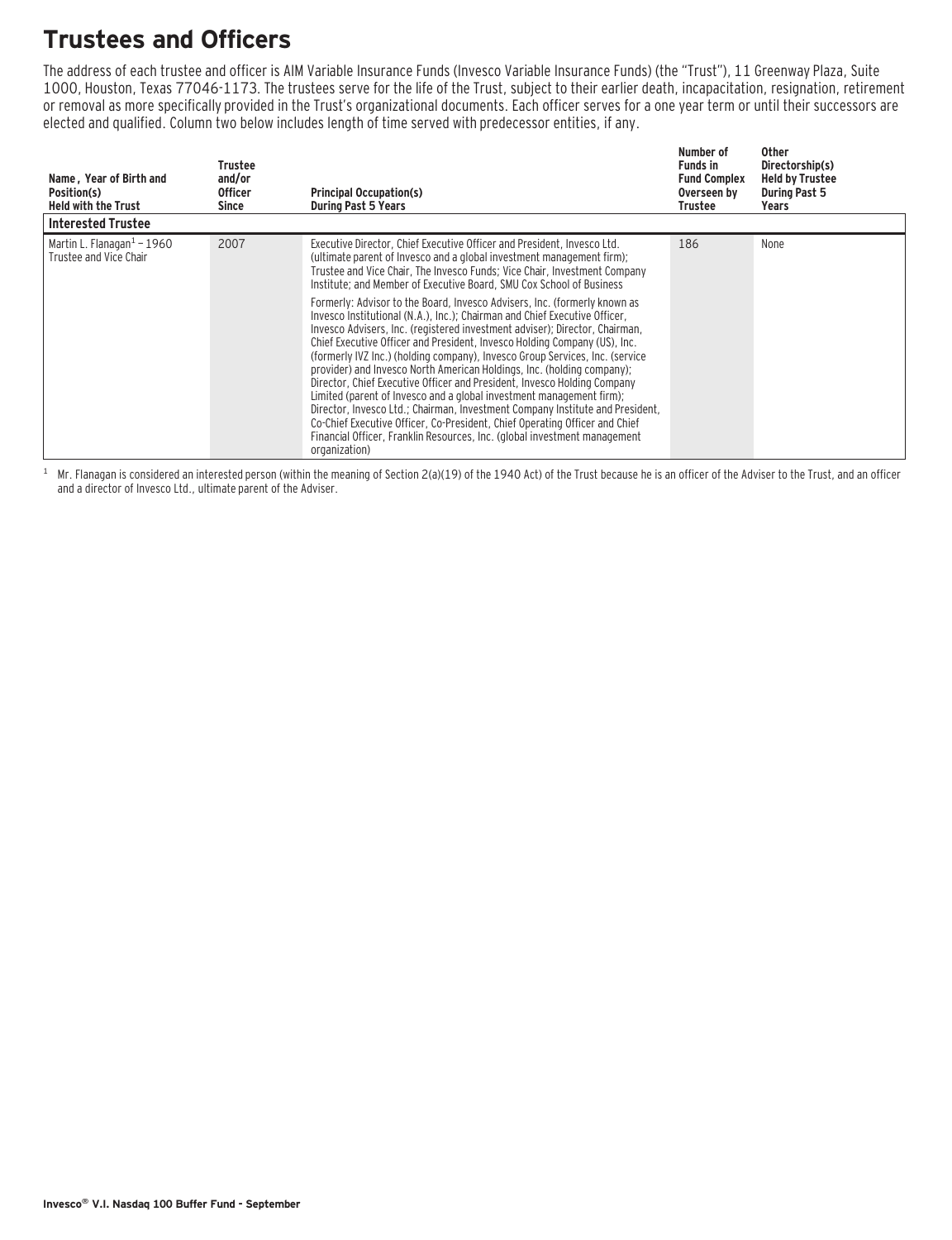| Name, Year of Birth and<br>Position(s)<br><b>Held with the Trust</b><br><b>Independent Trustees</b> | <b>Trustee</b><br>and/or<br><b>Officer</b><br><b>Since</b> | <b>Principal Occupation(s)</b><br><b>During Past 5 Years</b>                                                                                                                                                                                                                                                                                                                                                                                                                                                                                                                                                                                                                                                                                                                        | Number of<br><b>Funds</b><br>in<br><b>Fund Complex</b><br>Overseen by<br><b>Trustee</b> | <b>Other</b><br>Directorship(s)<br><b>Held by Trustee</b><br><b>During Past 5</b><br>Years                                                                                                                                                                                                                                                                                                                   |
|-----------------------------------------------------------------------------------------------------|------------------------------------------------------------|-------------------------------------------------------------------------------------------------------------------------------------------------------------------------------------------------------------------------------------------------------------------------------------------------------------------------------------------------------------------------------------------------------------------------------------------------------------------------------------------------------------------------------------------------------------------------------------------------------------------------------------------------------------------------------------------------------------------------------------------------------------------------------------|-----------------------------------------------------------------------------------------|--------------------------------------------------------------------------------------------------------------------------------------------------------------------------------------------------------------------------------------------------------------------------------------------------------------------------------------------------------------------------------------------------------------|
| Christopher L. Wilson - 1957<br>Trustee and Chair                                                   | 2017                                                       | Retired<br>Formerly: Director, TD Asset Management USA Inc. (mutual fund complex) (22<br>portfolios); Managing Partner, CT2, LLC (investing and consulting firm);<br>President/Chief Executive Officer, Columbia Funds, Bank of America<br>Corporation; President/Chief Executive Officer, CDC IXIS Asset Management<br>Services, Inc.; Principal & Director of Operations, Scudder Funds, Scudder,<br>Stevens & Clark, Inc.; Assistant Vice President, Fidelity Investments                                                                                                                                                                                                                                                                                                        | 186                                                                                     | Director, ISO New England, Inc.<br>(non-profit organization<br>managing regional electricity<br>market)<br>Formerly: enaible, Inc.<br>(artificial intelligence<br>technology)                                                                                                                                                                                                                                |
| Beth Ann Brown - 1968<br>Trustee                                                                    | 2019                                                       | Independent Consultant<br>Formerly: Head of Intermediary Distribution, Managing Director, Strategic<br>Relations, Managing Director, Head of National Accounts, Senior Vice<br>President, National Account Manager and Senior Vice President, Key Account<br>Manager, Columbia Management Investment Advisers LLC; Vice President, Key<br>Account Manager, Liberty Funds Distributor, Inc.; and Trustee of certain<br>Oppenheimer Funds                                                                                                                                                                                                                                                                                                                                             | 186                                                                                     | Director, Board of Directors of<br>Caron Engineering Inc.;<br>Advisor, Board of Advisors of<br>Caron Engineering Inc.;<br>President and Director,<br>Acton Shapleigh Youth<br><b>Conservation Corps</b><br>(non-profit); and<br>President and Director of<br><b>Grahamtastic Connection</b><br>(non-profit)                                                                                                  |
| Cynthia Hostetler-1962<br>Trustee                                                                   | 2017                                                       | Non-Executive Director and Trustee of a number of public and private business<br>corporations<br>Formerly: Director, Aberdeen Investment Funds (4 portfolios); Director, Artio<br>Global Investment LLC (mutual fund complex); Director, Edgen Group, Inc.<br>(specialized energy and infrastructure products distributor); Director, Genesee<br>& Wyoming, Inc. (railroads); Head of Investment Funds and Private Equity,<br>Overseas Private Investment Corporation; President, First Manhattan<br>Bancorporation, Inc.; Attorney, Simpson Thacher & Bartlett LLP                                                                                                                                                                                                                 | 186                                                                                     | Resideo Technologies, Inc.<br>(smart home technology);<br>Vulcan Materials Company<br>(construction materials)<br>company); Trilinc Global<br>Impact Fund; Textainer Group<br>Holdings, (shipping container<br>leasing company); Investment<br>Company Institute<br>(professional<br>organization); Independent<br>Directors Council<br>(professional organization)<br>Eisenhower Foundation<br>(non-profit) |
| Eli Jones - 1961<br>Trustee                                                                         | 2016                                                       | Professor and Dean Emeritus, Mays Business School - Texas A&M University<br>Formerly: Dean of Mays Business School-Texas A&M University; Professor and<br>Dean, Walton College of Business, University of Arkansas and E.J. Ourso<br>College of Business, Louisiana State University; Director, Arvest Bank                                                                                                                                                                                                                                                                                                                                                                                                                                                                         | 186                                                                                     | Insperity, Inc.<br>(formerly known)<br>as Administaff)<br>(human resources<br>provider): First Financial<br>Bancorp (regional bank)                                                                                                                                                                                                                                                                          |
| Elizabeth Krentzman - 1959<br>Trustee                                                               | 2019                                                       | Formerly: Principal and Chief Regulatory Advisor for Asset Management<br>Services and U.S. Mutual Fund Leader of Deloitte & Touche LLP: General<br>Counsel of the Investment Company Institute (trade association); National<br>Director of the Investment Management Regulatory Consulting Practice,<br>Principal, Director and Senior Manager of Deloitte & Touche LLP; Assistant<br>Director of the Division of Investment Management - Office of Disclosure and<br>Investment Adviser Regulation of the U.S. Securities and Exchange<br>Commission and various positions with the Division of Investment Management<br>- Office of Regulatory Policy of the U.S. Securities and Exchange Commission;<br>Associate at Ropes & Gray LLP; and Trustee of certain Oppenheimer Funds | 186                                                                                     | Trustee of the<br>University of<br><b>Florida National</b><br>Board Foundation;<br>Member of the Cartica<br>Funds Board of<br>Directors (private<br>investment funds)<br>Formerly: Member<br>of the University<br>of Florida Law Center<br>Association, Inc.<br>Board of Trustees,<br>Audit Committee and<br>Membership Committee                                                                            |
| Anthony J. LaCava, Jr. - 1956<br>Trustee                                                            | 2019                                                       | Formerly: Director and Member of the Audit Committee, Blue Hills Bank<br>(publicly traded financial institution) and Managing Partner, KPMG LLP                                                                                                                                                                                                                                                                                                                                                                                                                                                                                                                                                                                                                                     | 186                                                                                     | Blue Hills Bank; Chairman,<br>Bentley University;<br>Member, Business School<br><b>Advisory Council;</b><br>and Nominating<br>Committee, KPMG LLP                                                                                                                                                                                                                                                            |
| Prema Mathai-Davis - 1950<br>Trustee                                                                | 1998                                                       | Retired<br>Formerly: Co-Founder & Partner of Quantalytics Research, LLC, (a FinTech<br>Investment Research Platform for the Self-Directed Investor); Trustee of YWCA<br>Retirement Fund; CEO of YWCA of the USA; Board member of the NY<br>Metropolitan Transportation Authority; Commissioner of the NYC Department<br>of Aging; Board member of Johns Hopkins Bioethics Institute                                                                                                                                                                                                                                                                                                                                                                                                 | 186                                                                                     | None                                                                                                                                                                                                                                                                                                                                                                                                         |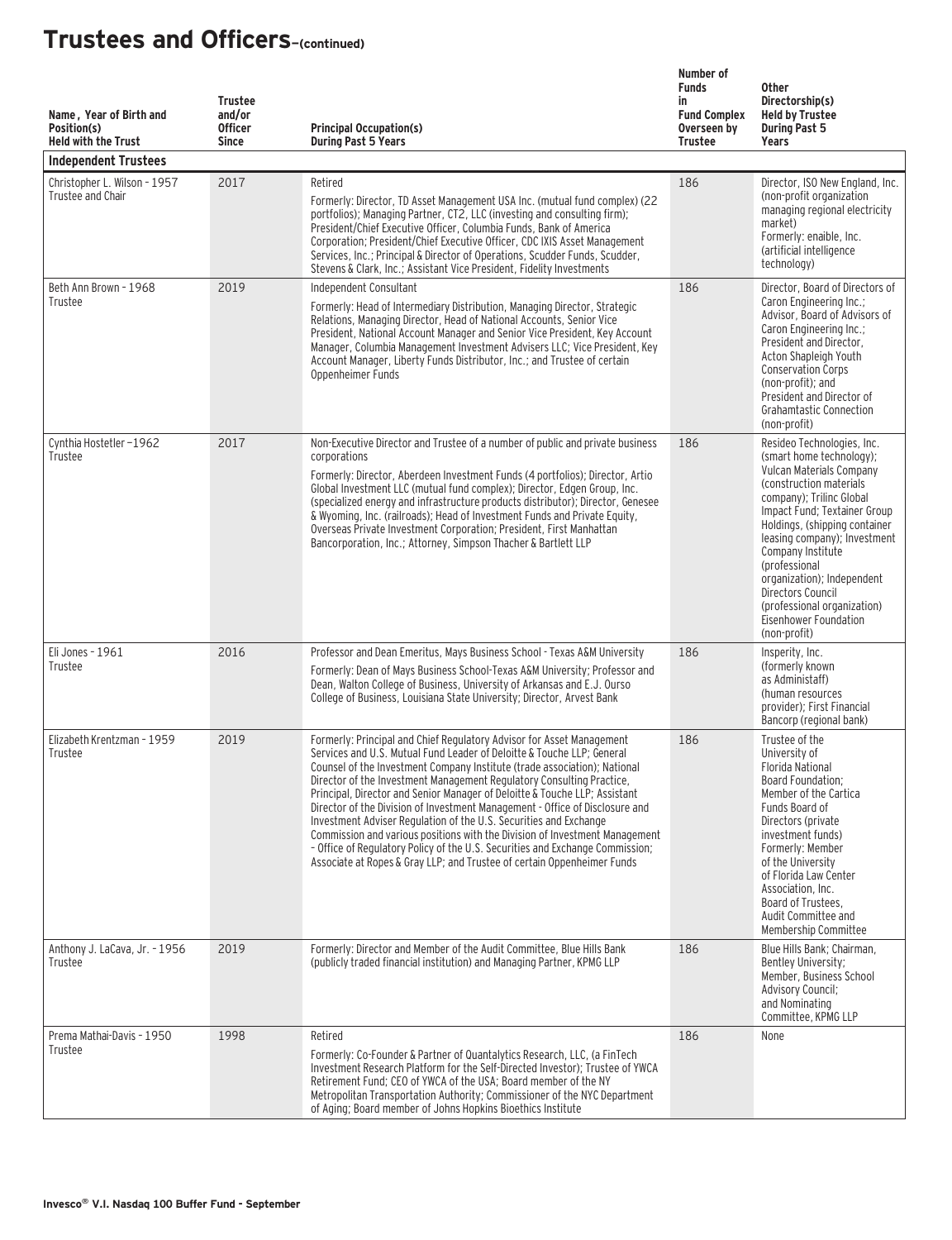| Name, Year of Birth and<br>Position(s)<br><b>Held with the Trust</b> | <b>Trustee</b><br>and/or<br><b>Officer</b><br><b>Since</b> | <b>Principal Occupation(s)</b><br><b>During Past 5 Years</b>                                                                                                                                                                                                                                                                                                                                                                                                                                                                                                                                                                                                                                                                                                                                                                    | Number of<br><b>Funds</b><br>in<br><b>Fund Complex</b><br>Overseen by<br><b>Trustee</b> | <b>Other</b><br>Directorship(s)<br><b>Held by Trustee</b><br><b>During Past 5</b><br><b>Years</b>                                                                                                                                                                                                                                                                                                                                                           |
|----------------------------------------------------------------------|------------------------------------------------------------|---------------------------------------------------------------------------------------------------------------------------------------------------------------------------------------------------------------------------------------------------------------------------------------------------------------------------------------------------------------------------------------------------------------------------------------------------------------------------------------------------------------------------------------------------------------------------------------------------------------------------------------------------------------------------------------------------------------------------------------------------------------------------------------------------------------------------------|-----------------------------------------------------------------------------------------|-------------------------------------------------------------------------------------------------------------------------------------------------------------------------------------------------------------------------------------------------------------------------------------------------------------------------------------------------------------------------------------------------------------------------------------------------------------|
| Independent Trustees-(continued)                                     |                                                            |                                                                                                                                                                                                                                                                                                                                                                                                                                                                                                                                                                                                                                                                                                                                                                                                                                 |                                                                                         |                                                                                                                                                                                                                                                                                                                                                                                                                                                             |
| Joel W. Motley - 1952<br>Trustee                                     | 2019                                                       | Director of Office of Finance, Federal Home Loan Bank System; Managing<br>Director of Carmona Motley Inc. (privately held financial advisor); Member of<br>the Council on Foreign Relations and its Finance and Budget Committee;<br>Chairman Emeritus of Board of Human Rights Watch and Member of its<br>Investment Committee; and Member of Investment Committee and Board of<br>Historic Hudson Valley (non-profit cultural organization)<br>Formerly: Managing Director of Public Capital Advisors, LLC (privately held<br>financial advisor); Managing Director of Carmona Motley Hoffman, Inc.<br>(privately held financial advisor); Trustee of certain Oppenheimer Funds;<br>Director of Columbia Equity Financial Corp. (privately held financial advisor);<br>and Member of the Vestry of Trinity Church Wall Street | 186                                                                                     | Member of Board of Trust<br>for Mutual Understanding<br>(non-profit promoting<br>the arts and environment);<br>Member of Board of Greenwall<br>Foundation (bioethics research<br>foundation) and its Investment<br>Committee: Member of Board<br>of Friends of the LRC<br>(non-profit legal advocacy);<br>Board Member and Investment<br>Committee Member of<br>Pulitzer Center for<br>Crisis Reporting<br>(non-profit journalism)                          |
| Teresa M. Ressel - 1962<br>Trustee                                   | 2017                                                       | Non-executive director and trustee of a number of public and private business<br>corporations<br>Formerly: Chief Executive Officer, UBS Securities LLC (investment banking);<br>Chief Operating Officer, UBS AG Americas (investment banking); Sr.<br>Management Team Olayan America, The Olayan Group (international<br>investor/commercial/industrial); Assistant Secretary for Management & Budget<br>and Designated Chief Financial Officer, U.S. Department of Treasury; Director,<br>Atlantic Power Corporation (power generation company) and ON<br>Semiconductor Corporation (semiconductor manufacturing)                                                                                                                                                                                                              | 186                                                                                     | Formerly: Elucida Oncology<br>(nanotechnology &<br>medical particles company)                                                                                                                                                                                                                                                                                                                                                                               |
| Ann Barnett Stern - 1957<br>Trustee                                  | 2017                                                       | President, Chief Executive Officer and Board Member, Houston Endowment,<br>Inc. a private philanthropic institution<br>Formerly: Executive Vice President, Texas Children's Hospital; Vice President,<br>General Counsel and Corporate Compliance Officer, Texas Children's Hospital;<br>Attorney at Beck, Redden and Secrest, LLP and Andrews and Kurth LLP                                                                                                                                                                                                                                                                                                                                                                                                                                                                    | 186                                                                                     | Director and Audit Committee<br>member of Federal Reserve<br>Bank of Dallas; Trustee and<br>Board Chair of Good Reason<br>Houston (nonprofit); Trustee,<br>Vice Chair, Chair of<br>Nomination/Governance<br>Committee, Chair of<br>Personnel Committee of<br>Holdsworth Center (nonprofit);<br>Trustee and Investment<br>Committee member of<br>University of Texas Law<br>School Foundation (nonprofit):<br>Board Member of Greater<br>Houston Partnership |
| Robert C. Troccoli - 1949<br>Trustee                                 | 2016                                                       | Retired<br>Formerly: Adjunct Professor, University of Denver - Daniels College of<br>Business; and Managing Partner, KPMG LLP                                                                                                                                                                                                                                                                                                                                                                                                                                                                                                                                                                                                                                                                                                   | 186                                                                                     | None                                                                                                                                                                                                                                                                                                                                                                                                                                                        |
| Daniel S. Vandivort -1954<br>Trustee                                 | 2019                                                       | President, Flyway Advisory Services LLC (consulting and property<br>management)                                                                                                                                                                                                                                                                                                                                                                                                                                                                                                                                                                                                                                                                                                                                                 | 186                                                                                     | Formerly: Trustee, Board of<br>Trustees, Treasurer and<br>Chairman of the Audit and<br>Finance Committee,<br>Huntington Disease Foundation<br>of America; Trustee and<br>Governance Chair,<br>of certain Oppenheimer Funds                                                                                                                                                                                                                                  |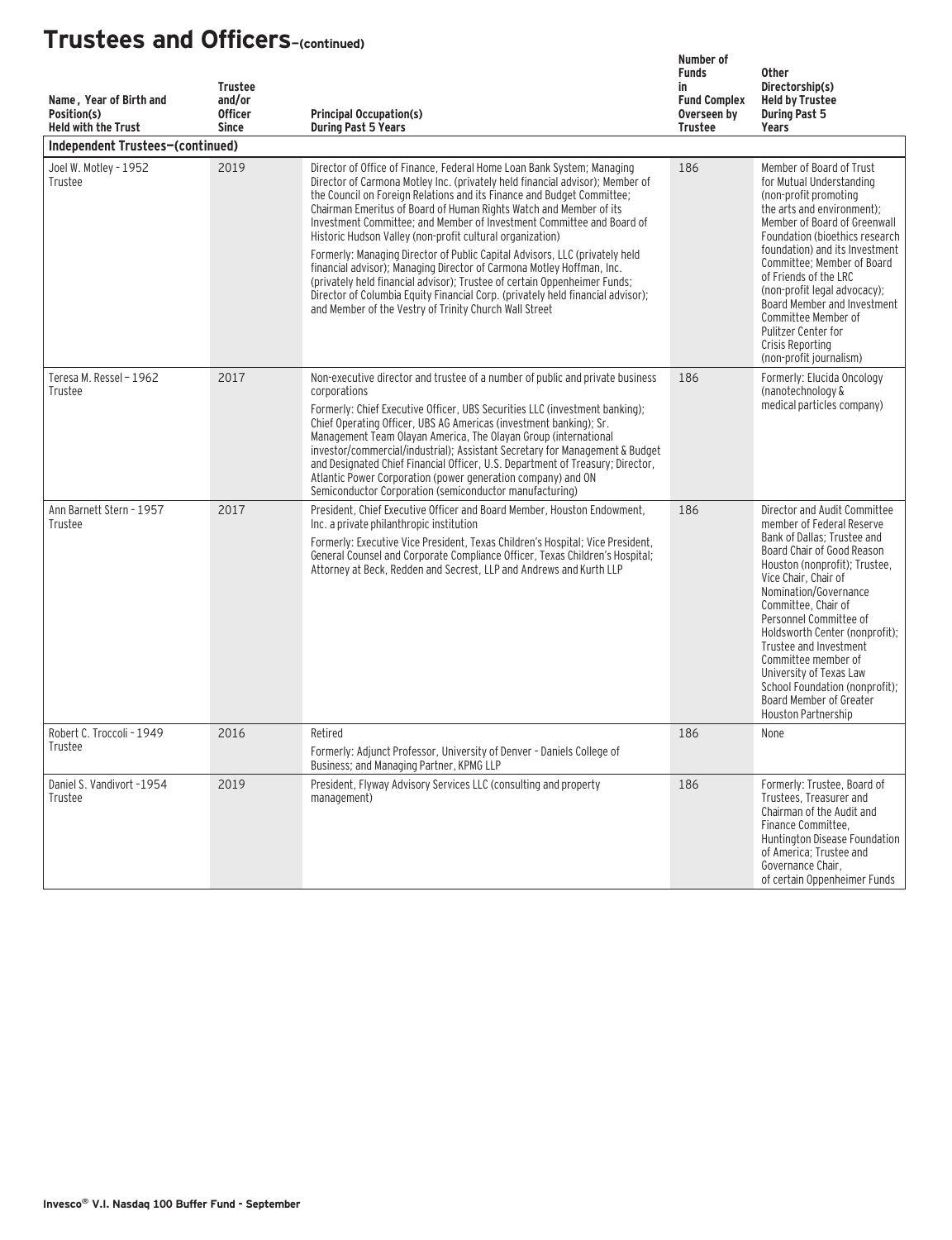| Name, Year of Birth and<br>Position(s)<br><b>Held with the Trust</b><br><b>Officers</b> | <b>Trustee</b><br>and/or<br><b>Officer</b><br><b>Since</b> | <b>Principal Occupation(s)</b><br><b>During Past 5 Years</b>                                                                                                                                                                                                                                                                                                                                                                                                                                                                                                                                                                                                                                                                                                                                                                                                                                                                                                                                                                                                                                                                                                                                                                                                                                                                                                                                                                                                                                                                                                                                                                 | Number of<br><b>Funds in</b><br><b>Fund Complex</b><br>Overseen by<br><b>Trustee</b> | Other<br>Directorship(s)<br><b>Held by Trustee</b><br><b>During Past 5</b><br>Years |
|-----------------------------------------------------------------------------------------|------------------------------------------------------------|------------------------------------------------------------------------------------------------------------------------------------------------------------------------------------------------------------------------------------------------------------------------------------------------------------------------------------------------------------------------------------------------------------------------------------------------------------------------------------------------------------------------------------------------------------------------------------------------------------------------------------------------------------------------------------------------------------------------------------------------------------------------------------------------------------------------------------------------------------------------------------------------------------------------------------------------------------------------------------------------------------------------------------------------------------------------------------------------------------------------------------------------------------------------------------------------------------------------------------------------------------------------------------------------------------------------------------------------------------------------------------------------------------------------------------------------------------------------------------------------------------------------------------------------------------------------------------------------------------------------------|--------------------------------------------------------------------------------------|-------------------------------------------------------------------------------------|
| Sheri Morris - 1964<br>President and Principal Executive<br><b>Officer</b>              | 1999                                                       | Head of Global Fund Services, Invesco Ltd.; President and Principal Executive<br>Officer, The Invesco Funds; Vice President, Invesco Exchange-Traded Fund<br>Trust, Invesco Exchange-Traded Fund Trust II, Invesco India Exchange-Traded<br>Fund Trust, Invesco Actively Managed Exchange-Traded Fund Trust, Invesco<br>Actively Managed Exchange-Traded Commodity Fund Trust and Invesco<br>Exchange-Traded Self-Indexed Fund Trust; and Vice President,<br>OppenheimerFunds, Inc.<br>Formerly: Vice President, Treasurer and Principal Financial Officer, The Invesco<br>Funds; Vice President, Invesco AIM Advisers, Inc., Invesco AIM Capital<br>Management, Inc. and Invesco AIM Private Asset Management, Inc.; Assistant<br>Vice President and Assistant Treasurer, The Invesco Funds; Vice President and<br>Assistant Vice President, Invesco Advisers, Inc.; Assistant Vice President,<br>Invesco AIM Capital Management, Inc. and Invesco AIM Private Asset<br>Management, Inc.; Treasurer, Invesco Exchange-Traded Fund Trust, Invesco<br>Exchange-Traded Fund Trust II, Invesco India Exchange-Traded Fund Trust and<br>Invesco Actively Managed Exchange-Traded Fund Trust and Senior Vice<br>President, Invesco Advisers, Inc. (formerly known as Invesco Institutional<br>(N.A.), Inc.) (registered investment adviser)                                                                                                                                                                                                                                                                                       | N/A                                                                                  | N/A                                                                                 |
| Jeffrey H. Kupor - 1968<br>Senior Vice President, Chief Legal<br>Officer and Secretary  | 2018                                                       | Head of Legal of the Americas, Invesco Ltd.; Senior Vice President and<br>Secretary, Invesco Advisers, Inc. (formerly known as Invesco Institutional<br>(N.A.), Inc.) (registered investment adviser); Senior Vice President and<br>Secretary, Invesco Distributors, Inc. (formerly known as Invesco AIM<br>Distributors, Inc.); Vice President and Secretary, Invesco Investment Services,<br>Inc. (formerly known as Invesco AIM Investment Services, Inc.) Senior Vice<br>President, Chief Legal Officer and Secretary, The Invesco Funds; Secretary and<br>General Counsel, Invesco Investment Advisers LLC (formerly known as Van<br>Kampen Asset Management); Secretary and General Counsel, Invesco Capital<br>Markets, Inc. (formerly known as Van Kampen Funds Inc.) and Chief Legal<br>Officer, Invesco Exchange-Traded Fund Trust, Invesco Exchange-Traded Fund<br>Trust II, Invesco India Exchange-Traded Fund Trust, Invesco Actively Managed<br>Exchange-Traded Fund Trust, Invesco Actively Managed Exchange-Traded<br>Commodity Fund Trust and Invesco Exchange-Traded Self-Indexed Fund Trust;;<br>Secretary and Vice President, Harbourview Asset Management Corporation;<br>Secretary and Vice President, OppenheimerFunds, Inc. and Invesco Managed<br>Accounts, LLC; Secretary and Senior Vice President, OFI Global Institutional,<br>Inc.; Secretary and Vice President, OFI SteelPath, Inc.; Secretary and Vice<br>President, Oppenheimer Acquisition Corp.; Secretary and Vice President,<br>Shareholder Services, Inc.; Secretary and Vice President, Trinity Investment<br>Management Corporation | N/A                                                                                  | N/A                                                                                 |
|                                                                                         |                                                            | Formerly: Secretary and Vice President, Jemstep, Inc.; Head of Legal,<br>Worldwide Institutional, Invesco Ltd.; Secretary and General Counsel, INVESCO<br>Private Capital Investments, Inc.; Senior Vice President, Secretary and General<br>Counsel, Invesco Management Group, Inc. (formerly known as Invesco AIM<br>Management Group, Inc.); Assistant Secretary, INVESCO Asset Management<br>(Bermuda) Ltd.; Secretary and General Counsel, Invesco Private Capital, Inc.;<br>Assistant Secretary and General Counsel, INVESCO Realty, Inc.; Secretary and<br>General Counsel, Invesco Senior Secured Management, Inc.; Secretary,<br>Sovereign G./P. Holdings Inc.; and Secretary, Invesco Indexing LLC; Secretary,<br>W.L. Ross & Co., LLC                                                                                                                                                                                                                                                                                                                                                                                                                                                                                                                                                                                                                                                                                                                                                                                                                                                                             |                                                                                      |                                                                                     |
| Andrew R. Schlossberg - 1974<br>Senior Vice President                                   | 2019                                                       | Head of the Americas and Senior Managing Director, Invesco Ltd.; Director and<br>Senior Vice President, Invesco Advisers, Inc. (formerly known as Invesco<br>Institutional (N.A.), Inc.) (registered investment adviser); Director and<br>Chairman, Invesco Investment Services, Inc. (formerly known as Invesco AIM<br>Investment Services, Inc.) (registered transfer agent); Senior Vice President,<br>The Invesco Funds; Director, Invesco Investment Advisers LLC (formerly known<br>as Van Kampen Asset Management)<br>Formerly: Director, President and Chairman, Invesco Insurance Agency, Inc.:<br>Director, Invesco UK Limited; Director and Chief Executive, Invesco Asset<br>Management Limited and Invesco Fund Managers Limited; Assistant Vice<br>President, The Invesco Funds; Senior Vice President, Invesco Advisers, Inc.<br>(formerly known as Invesco Institutional (N.A.), Inc.) (registered investment<br>adviser); Director and Chief Executive, Invesco Administration Services Limited<br>and Invesco Global Investment Funds Limited: Director, Invesco Distributors,<br>Inc.; Head of EMEA, Invesco Ltd.; President, Invesco Actively Managed<br>Exchange-Traded Commodity Fund Trust, Invesco Actively Managed<br>Exchange-Traded Fund Trust, Invesco Exchange-Traded Fund Trust, Invesco<br>Exchange-Traded Fund Trust II and Invesco India Exchange-Traded Fund Trust;<br>Managing Director and Principal Executive Officer, Invesco Capital<br>Management LLC                                                                                                                                | N/A                                                                                  | N/A                                                                                 |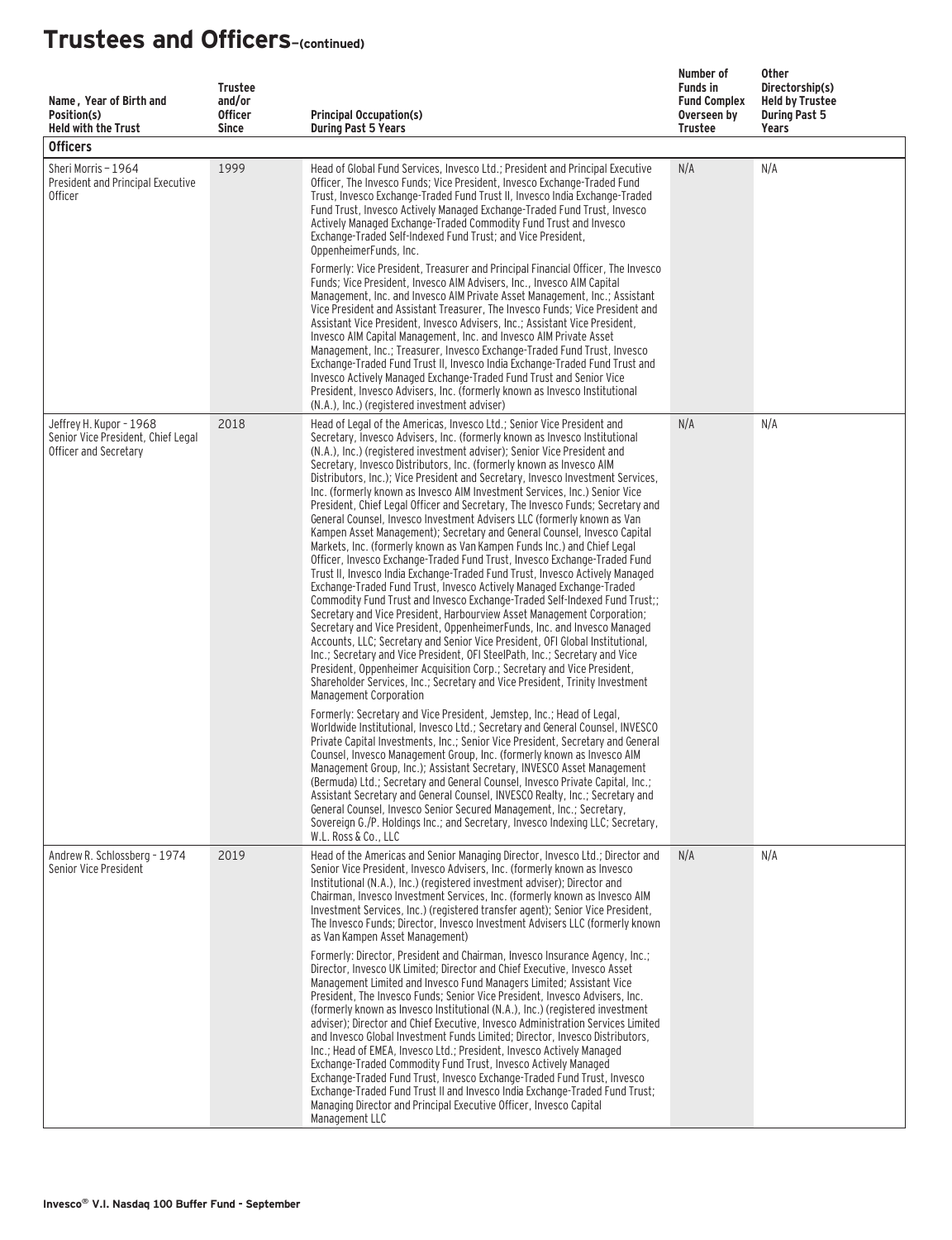| Name, Year of Birth and<br>Position(s)<br><b>Held with the Trust</b>                         | <b>Trustee</b><br>and/or<br><b>Officer</b><br><b>Since</b> | <b>Principal Occupation(s)</b><br><b>During Past 5 Years</b>                                                                                                                                                                                                                                                                                                                                                                                                                                                                                                                                                                                                                                                                                                                                                                                                                                                                                                                                                                                                                                                                                                                                                                                                                                                                                                                                                                                                                                                                                                                                                                                                                                                                                                                                                                                                                                                                                                                                                                                                                                          | Number of<br><b>Funds in</b><br><b>Fund Complex</b><br>Overseen by<br><b>Trustee</b> | <b>Other</b><br>Directorship(s)<br><b>Held by Trustee</b><br><b>During Past 5</b><br>Years |  |  |  |
|----------------------------------------------------------------------------------------------|------------------------------------------------------------|-------------------------------------------------------------------------------------------------------------------------------------------------------------------------------------------------------------------------------------------------------------------------------------------------------------------------------------------------------------------------------------------------------------------------------------------------------------------------------------------------------------------------------------------------------------------------------------------------------------------------------------------------------------------------------------------------------------------------------------------------------------------------------------------------------------------------------------------------------------------------------------------------------------------------------------------------------------------------------------------------------------------------------------------------------------------------------------------------------------------------------------------------------------------------------------------------------------------------------------------------------------------------------------------------------------------------------------------------------------------------------------------------------------------------------------------------------------------------------------------------------------------------------------------------------------------------------------------------------------------------------------------------------------------------------------------------------------------------------------------------------------------------------------------------------------------------------------------------------------------------------------------------------------------------------------------------------------------------------------------------------------------------------------------------------------------------------------------------------|--------------------------------------------------------------------------------------|--------------------------------------------------------------------------------------------|--|--|--|
| Officers-(continued)                                                                         |                                                            |                                                                                                                                                                                                                                                                                                                                                                                                                                                                                                                                                                                                                                                                                                                                                                                                                                                                                                                                                                                                                                                                                                                                                                                                                                                                                                                                                                                                                                                                                                                                                                                                                                                                                                                                                                                                                                                                                                                                                                                                                                                                                                       |                                                                                      |                                                                                            |  |  |  |
| John M. Zerr - 1962<br>Senior Vice President                                                 | 2006                                                       | Chief Operating Officer of the Americas; Senior Vice President, Invesco<br>Advisers, Inc. (formerly known as Invesco Institutional (N.A.), Inc.) (registered<br>investment adviser); Senior Vice President, Invesco Distributors, Inc. (formerly<br>known as Invesco AIM Distributors, Inc.); Director and Vice President, Invesco<br>Investment Services, Inc. (formerly known as Invesco AIM Investment<br>Services, Inc.) Senior Vice President, The Invesco Funds; Managing Director,<br>Invesco Capital Management LLC; Director, Invesco Investment Advisers LLC<br>(formerly known as Van Kampen Asset Management); Senior Vice President,<br>Invesco Capital Markets, Inc. (formerly known as Van Kampen Funds Inc.);<br>Manager, Invesco Indexing LLC; Manager, Invesco Specialized Products, LLC;<br>Member, Invesco Canada Funds Advisory Board; Director, President and Chief<br>Executive Officer, Invesco Corporate Class Inc. (corporate mutual fund<br>company); and Director, Chairman, President and Chief Executive Officer,<br>Invesco Canada Ltd. (formerly known as Invesco Trimark Ltd./Invesco Trimark<br>Ltèe) (registered investment adviser and registered transfer agent); President,<br>Invesco, Inc.; President, Invesco Global Direct Real Estate Feeder GP Ltd.;<br>President, Invesco IP Holdings (Canada) Ltd: President, Invesco Global Direct<br>Real Estate GP Ltd.; President, Invesco Financial Services Ltd. / Services<br>Financiers Invesco Ltée: President, Trimark Investments Ltd./Placements<br>Trimark Ltée and Director and Chairman, Invesco Trust Company                                                                                                                                                                                                                                                                                                                                                                                                                                                                                           | N/A                                                                                  | N/A                                                                                        |  |  |  |
|                                                                                              |                                                            | Formerly: Director and Senior Vice President, Invesco Insurance Agency, Inc.;<br>Director and Senior Vice President, Invesco Management Group, Inc. (formerly<br>known as Invesco AIM Management Group, Inc.); Secretary and General<br>Counsel, Invesco Management Group, Inc. (formerly known as Invesco AIM<br>Management Group, Inc.); Secretary, Invesco Investment Services, Inc.<br>(formerly known as Invesco AIM Investment Services, Inc.); Chief Legal Officer<br>and Secretary, The Invesco Funds; Secretary and General Counsel, Invesco<br>Investment Advisers LLC (formerly known as Van Kampen Asset Management);<br>Secretary and General Counsel, Invesco Capital Markets, Inc. (formerly known<br>as Van Kampen Funds Inc.); Chief Legal Officer, Invesco Exchange-Traded Fund<br>Trust, Invesco Exchange-Traded Fund Trust II, Invesco India Exchange-Traded<br>Fund Trust, Invesco Actively Managed Exchange-Traded Fund Trust, Invesco<br>Actively Managed Exchange-Traded Commodity Fund Trust and Invesco<br>Exchange-Traded Self-Indexed Fund Trust; Secretary, Invesco Indexing LLC;<br>Director, Secretary, General Counsel and Senior Vice President, Van Kampen<br>Exchange Corp.; Director, Vice President and Secretary, IVZ Distributors, Inc.<br>(formerly known as INVESCO Distributors, Inc.); Director and Vice President,<br>INVESCO Funds Group, Inc.; Director and Vice President, Van Kampen<br>Advisors Inc.; Director, Vice President, Secretary and General Counsel, Van<br>Kampen Investor Services Inc.: Director and Secretary, Invesco Distributors.<br>Inc. (formerly known as Invesco AIM Distributors, Inc.); Director, Senior Vice<br>President, General Counsel and Secretary, Invesco AIM Advisers, Inc. and Van<br>Kampen Investments Inc.; Director, Vice President and Secretary, Fund<br>Management Company; Director, Senior Vice President, Secretary, General<br>Counsel and Vice President, Invesco AIM Capital Management, Inc.; Chief<br>Operating Officer and General Counsel, Liberty Ridge Capital, Inc. (an<br>investment adviser) |                                                                                      |                                                                                            |  |  |  |
| Gregory G. McGreevey - 1962<br>Senior Vice President                                         | 2012                                                       | Senior Managing Director, Invesco Ltd.; Director, Chairman, President, and<br>Chief Executive Officer, Invesco Advisers, Inc. (formerly known as Invesco<br>Institutional (N.A.), Inc.) (registered investment adviser); Director, Invesco<br>Mortgage Capital, Inc. and Invesco Senior Secured Management, Inc.; Senior<br>Vice President, The Invesco Funds; President, SNW Asset Management<br>Corporation and Invesco Managed Accounts, LLC; Chairman and Director,<br>Invesco Private Capital, Inc.; Chairman and Director, INVESCO Private Capital<br>Investments, Inc.; Chairman and Director, INVESCO Realty, Inc.; and Senior<br>Vice President, Invesco Group Services, Inc.<br>Formerly: Senior Vice President, Invesco Management Group, Inc. and Invesco                                                                                                                                                                                                                                                                                                                                                                                                                                                                                                                                                                                                                                                                                                                                                                                                                                                                                                                                                                                                                                                                                                                                                                                                                                                                                                                                 | N/A                                                                                  | N/A                                                                                        |  |  |  |
| Adrien Deberghes-1967<br>Principal Financial Officer,<br><b>Treasurer and Vice President</b> | 2020                                                       | Advisers, Inc.; Assistant Vice President, The Invesco Funds<br>Head of the Fund Office of the CFO and Fund Administration; Vice President,<br>Invesco Advisers, Inc.; Principal Financial Officer, Treasurer and Vice<br>President, The Invesco Funds; Vice President, Invesco Exchange-Traded Fund<br>Trust, Invesco Exchange-Traded Fund Trust II, Invesco India Exchange-Traded<br>Fund Trust, Invesco Actively Managed Exchange-Traded Fund Trust, Invesco<br>Actively Managed Exchange-Traded Commodity Fund Trust and Invesco<br>Exchange-Traded Self-Indexed Fund Trust<br>Formerly: Senior Vice President and Treasurer, Fidelity Investments                                                                                                                                                                                                                                                                                                                                                                                                                                                                                                                                                                                                                                                                                                                                                                                                                                                                                                                                                                                                                                                                                                                                                                                                                                                                                                                                                                                                                                                 | N/A                                                                                  | N/A                                                                                        |  |  |  |
| Crissie M. Wisdom - 1969<br>Anti-Money Laundering<br>Compliance Officer                      | 2013                                                       | Anti-Money Laundering and OFAC Compliance Officer for Invesco U.S. entities<br>including: Invesco Advisers, Inc. and its affiliates, Invesco Capital Markets,<br>Inc., Invesco Distributors, Inc., Invesco Investment Services, Inc., The Invesco<br>Funds, Invesco Capital Management, LLC, Invesco Trust Company; and Fraud<br>Prevention Manager for Invesco Investment Services, Inc.                                                                                                                                                                                                                                                                                                                                                                                                                                                                                                                                                                                                                                                                                                                                                                                                                                                                                                                                                                                                                                                                                                                                                                                                                                                                                                                                                                                                                                                                                                                                                                                                                                                                                                             | N/A                                                                                  | N/A                                                                                        |  |  |  |